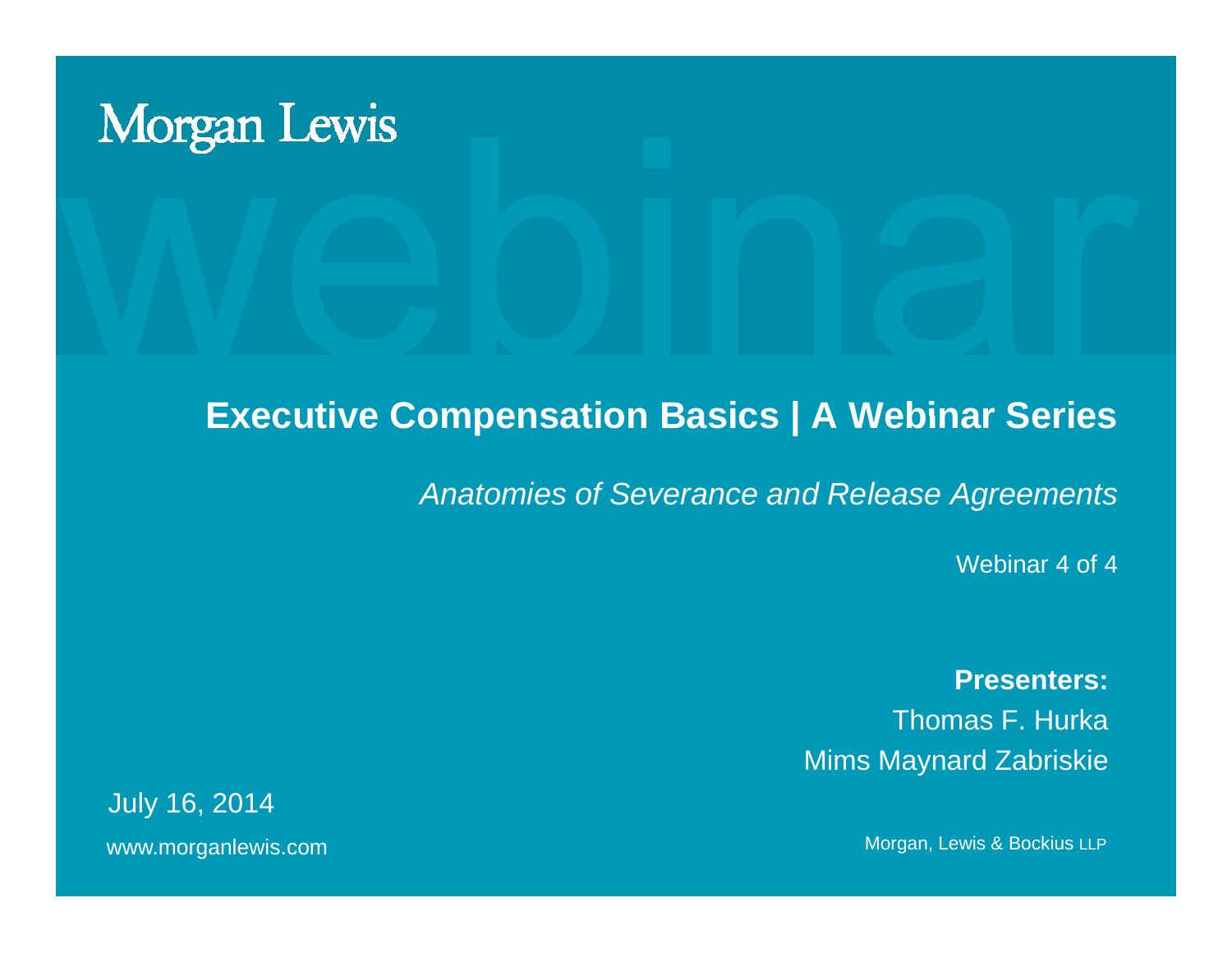## Agenda

- Provisions Typical of Release Agreements (Separation Agreements and Severance Agreements)
- Terms and Provisions That Can Lead to Trouble or Avoid Trouble
- Employee Benefits/Tax Concerns
- Employment Concerns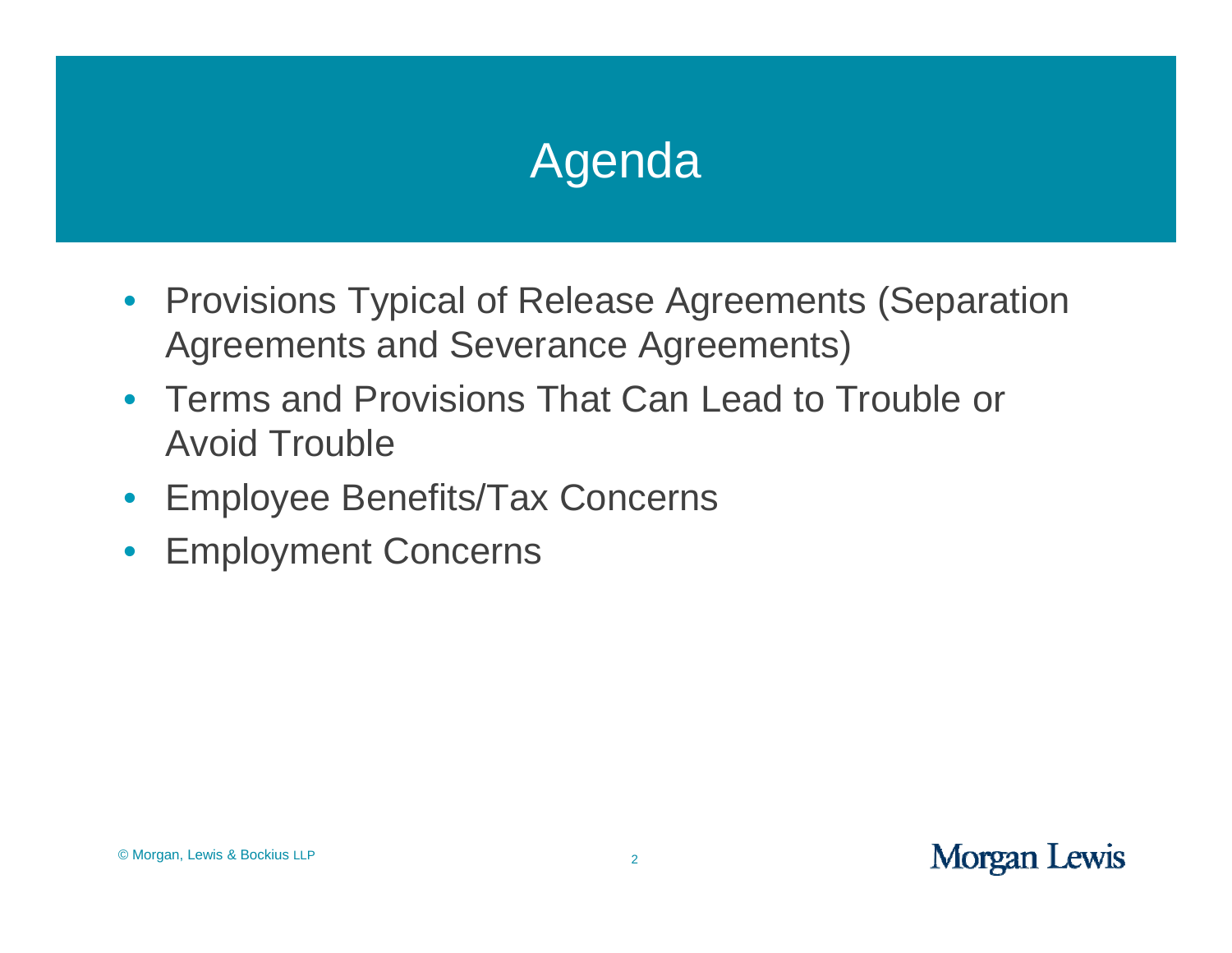- $\bullet$ ERISA severance plan vs. severance policy
	- Benefits of an ERISA severance plan:
		- $\bullet$ *ERISA p p reem tion over state law claim s*
		- *Federal jurisdiction in the event of a dispute*
		- *Application of federal contract law principles*
		- $\bullet$ *Can provide discretion to employer to decide who receives severance pay, how much is paid, and other conditions to payment*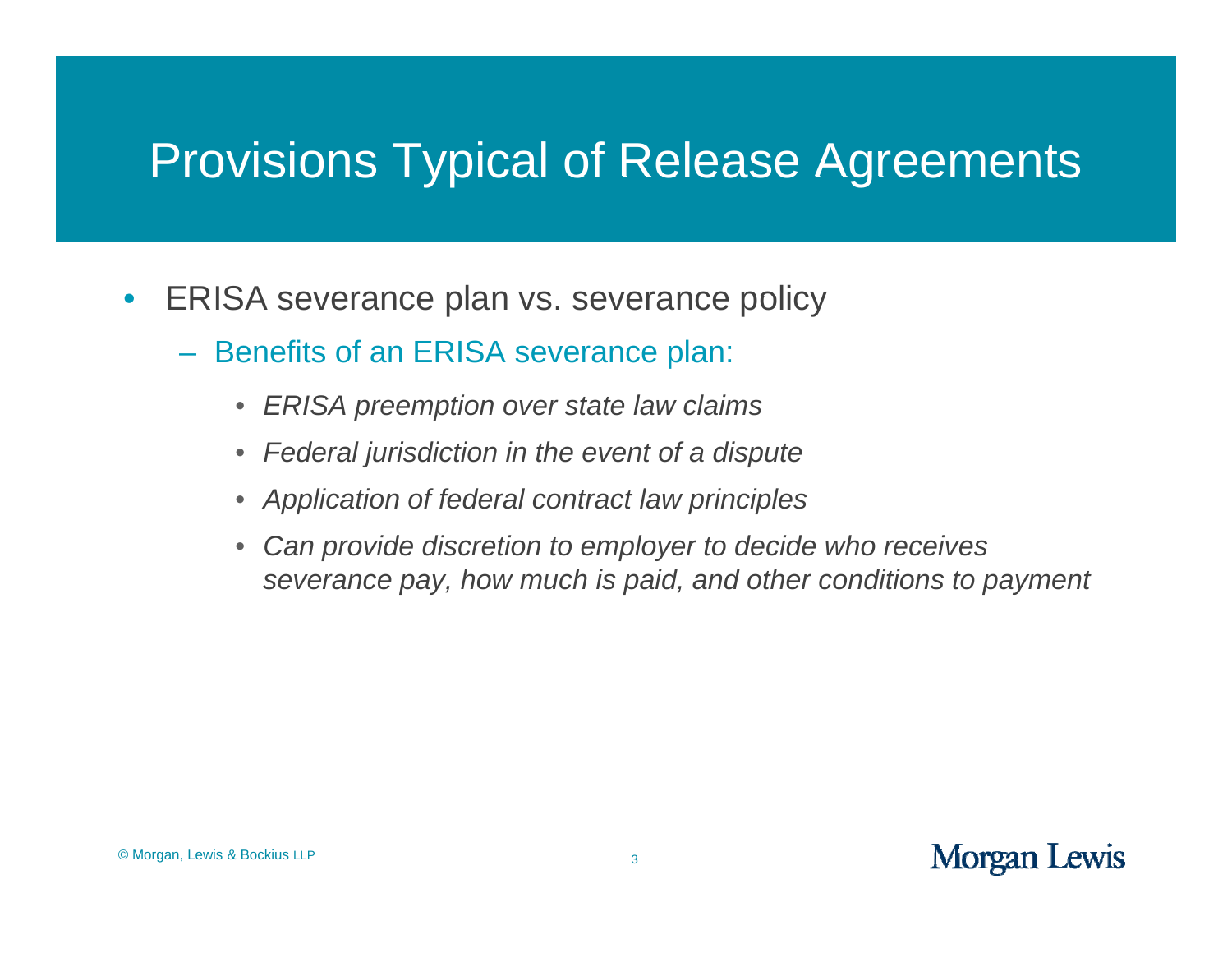- $\bullet$ **Introductory Provisions** 
	- Set the context of the release agreement
	- Identify specific facts leading to, or relevant to, the release agreement
	- Identify the purpose of the release agreement
	- Typically include provisions that:
		- $\bullet$ *Identify and define the parties*
		- $\bullet$ • Identify any disputes, including administrative or court proceedings, and *ensure capture of all pending claims*
		- $\bullet$  *Identify significant events or facts (e.g., termination date, reason for termination, etc. )*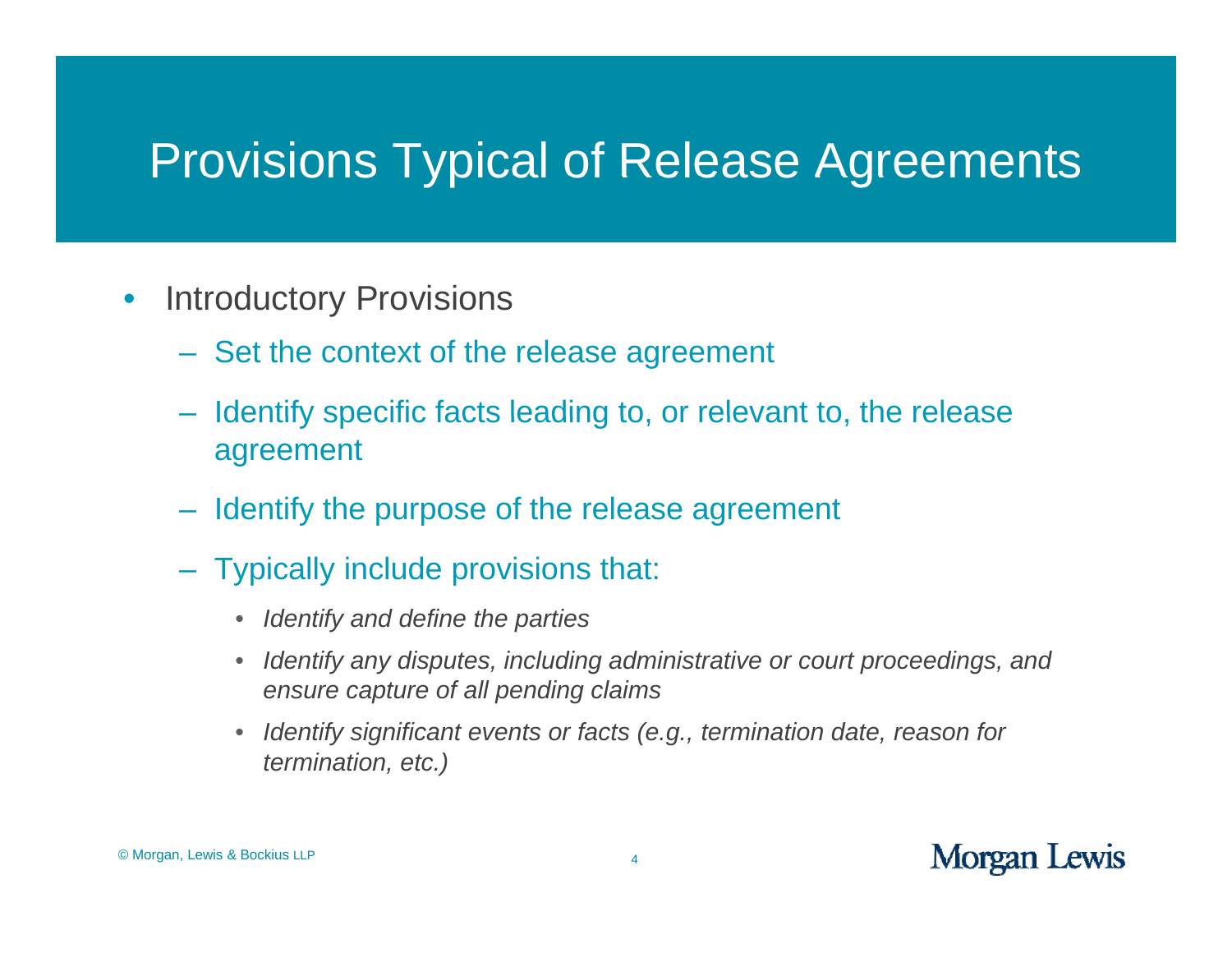- $\bullet$ • Monetary Provisions  $-$  to avoid disputes, include details
	- Form of payment check, direct deposit, wire transfer
	- Allocation of payment(s) – payable to individual, attorney, beneficiary
	- Timing of payment(s) lump sum or installments
	- W-2 wages or 1099 compensation?
		- *Focus is on the nature of the payment and claim(s) being resolved*
		- *Severance pay is reportable on Form W-2*
- $\bullet$  Stock/Equity Provisions
	- Confirm when options can be exercised and when other equity grants will be paid<br>s & Bockius LLP 5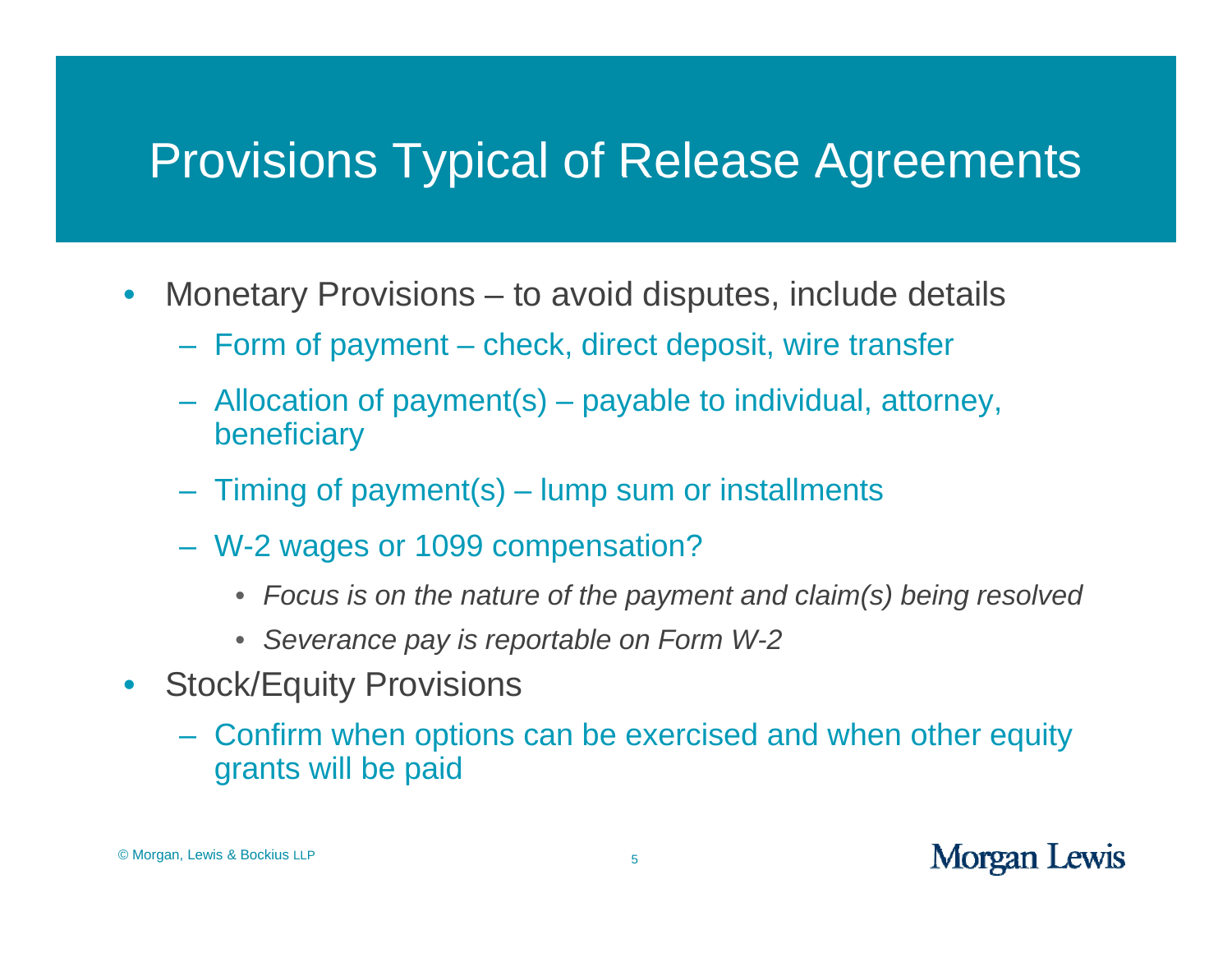- $\bullet$ • Other Non-Monetary Consideration
	- Can be anything of value
	- Examples of non-monetary consideration:
		- $\bullet$ *Outplacement assistance*
		- $\bullet$ *Benefits continuation/COBRA*
		- $\bullet$ *References and recommendations*
		- $\bullet$ *Waiver of amounts due from employee to employer*
		- $\bullet$ *Loan forgiveness*
		- *Retention of company property*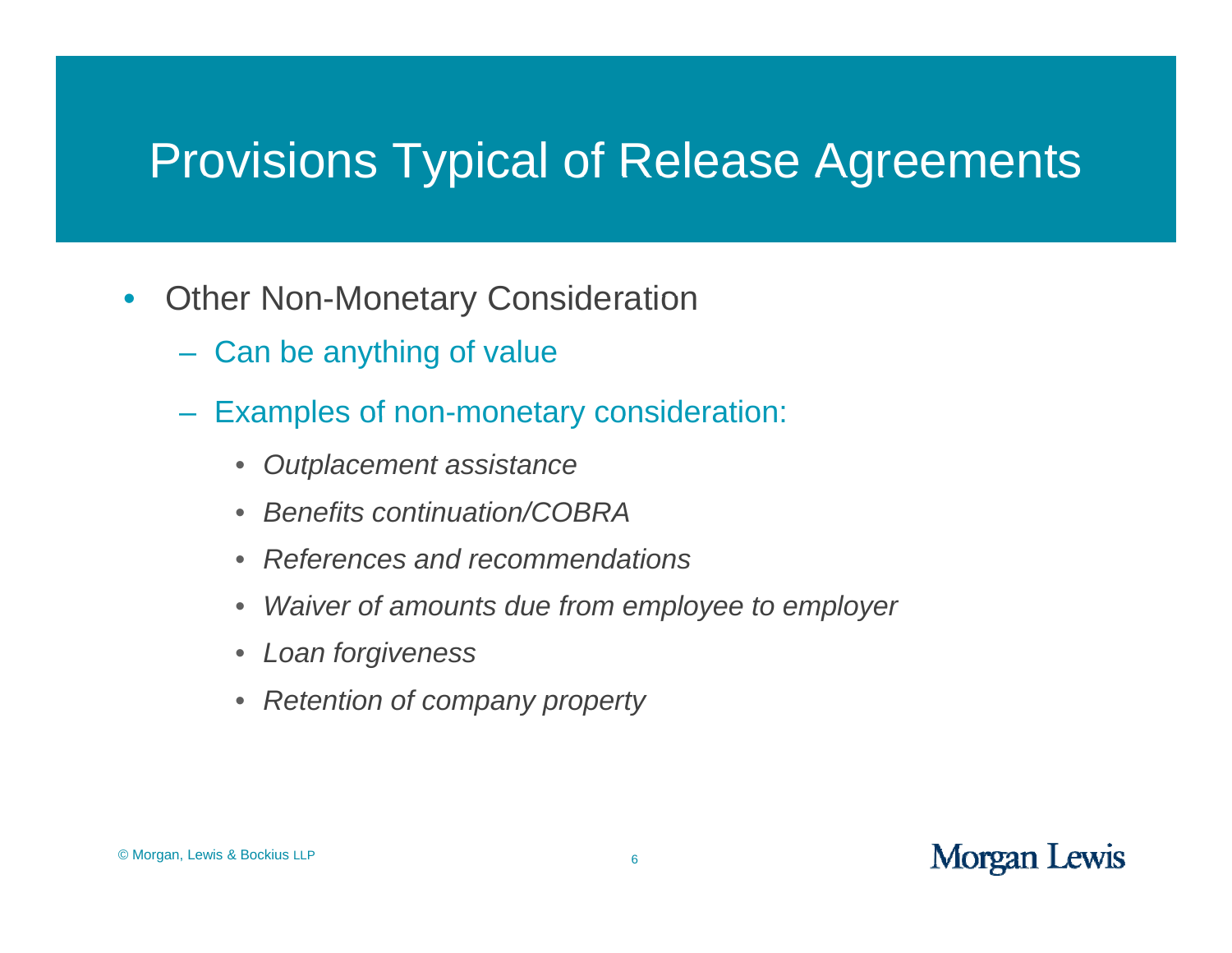- $\bullet$ Dismissal of Pending Charges, Suits, Etc.
	- Should cover all pending charges and lawsuits, except:
		- $\bullet$ • Unemployment compensation claims
		- *Workers' compensation claims*
		- *Any other claims that cannot be released as a matter of law*
	- Consider whether partial or structured payment may be warranted, particularly where the dismissal is not entirely within the control of the individual
	- Certain agencies may not automatically grant an individual's request to dismiss or withdraw a charge or claim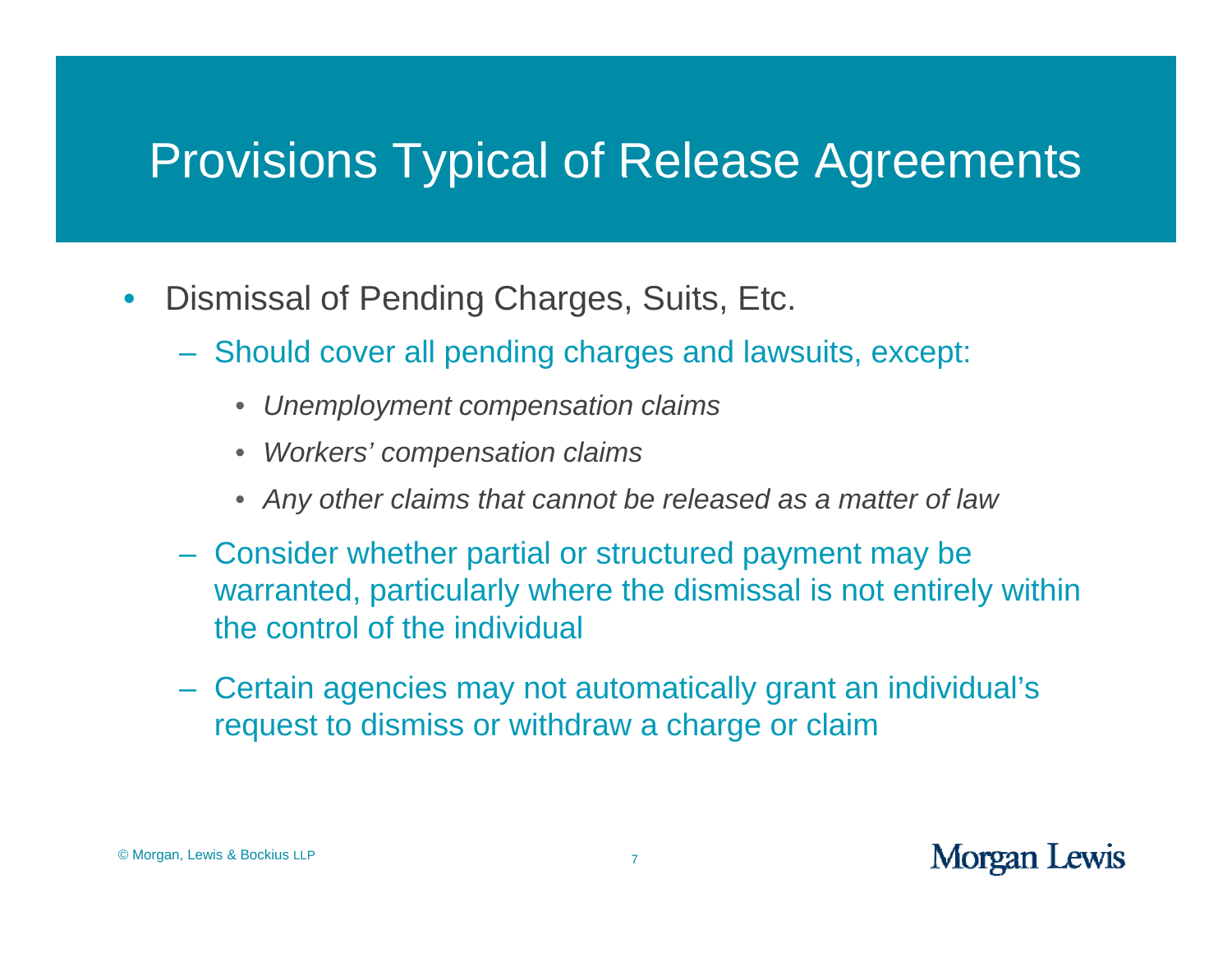- •Waiver and Release of Claims
	- Consider whether the waiver should identify specific statutory or common law claims rather than a general waiver, keeping in mind the most common claims brought by current and former employees:
		- $\bullet$ *Discrimination*
		- $\bullet$ *Retaliation*
		- $\bullet$ *W dh l i Wage an d hour claims*
		- $\bullet$ *Breach of contract*
		- $\bullet$ *Common law claims*
	- Cannot waive the right to cooperate with government agencies in their investigations, but can waive right to recovery through such actions
	- Cannot waive the right to challenge the release under the OWBPA and cannot waive certain claims as a matter of law (to be addressed later)

© Morgan, Lewis & Bockius LLP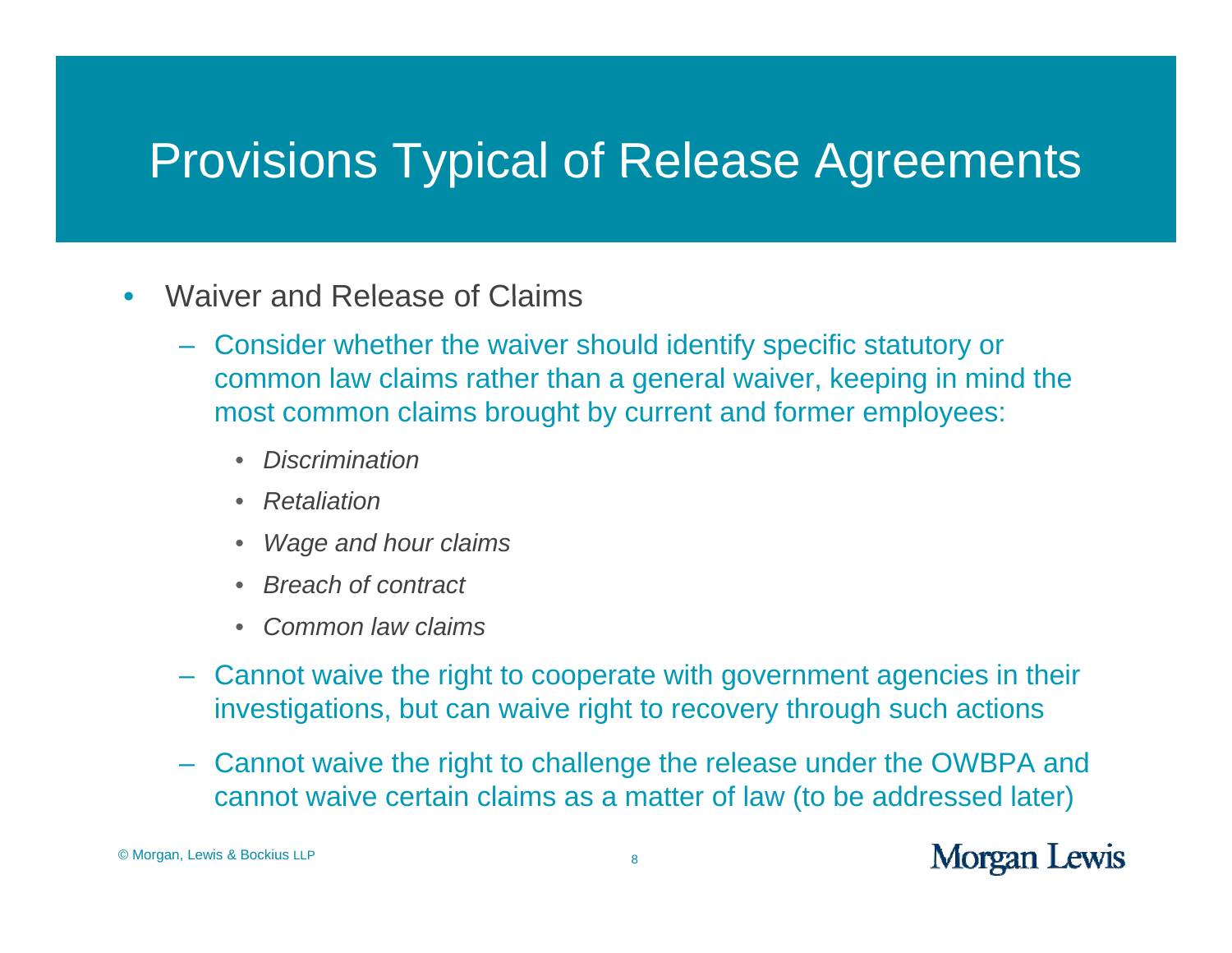- $\bullet$  Restrictive Covenants:
	- Covenants not to compete
	- Non-solicitation of customers or clients
	- Non-solicitation of employees, vendors, etc.
	- Confidentiality
- $\bullet$  Check state law to determine whether restrictive covenants are enforceable under the circumstances
	- Consideration to support covenants
	- Geographic and temporal scope are reasonable
	- Protectable interest exists
	- Equitable considerations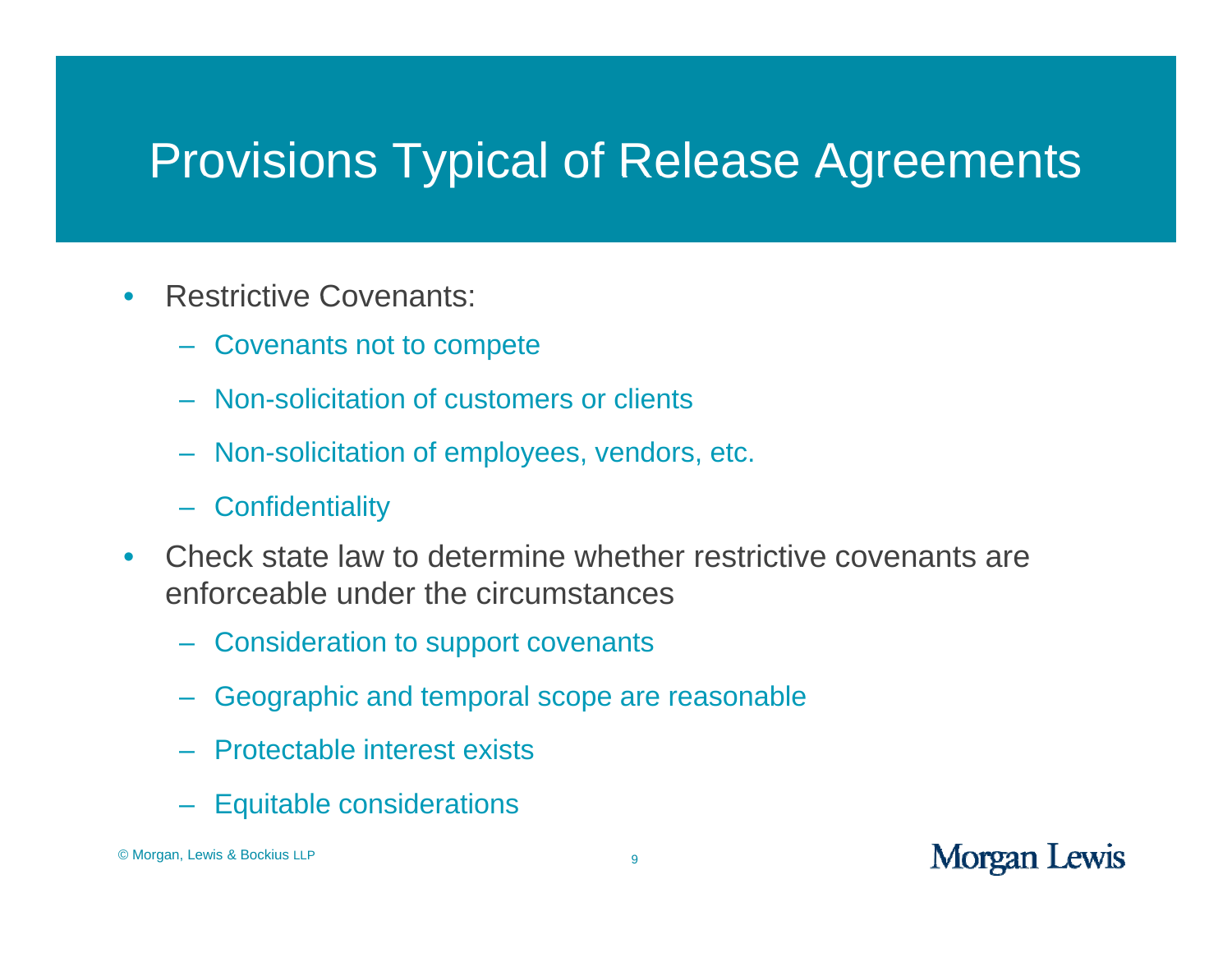- $\bullet$ • Non-Disparagement, Cooperation, References, and Recommendations ("play nice" provisions)
	- Non-disparagement provision is significant given the ease with which one can disparage another through social media and online activities
	- Non-disparagement provisions typically are one-sided or limited as employers cannot monitor their employees' activities
	- Cooperation provisions should be catered to the individual, including whether out-of-pocket costs will be covered, whether time will be compensated, limitations on type of activity, etc.
	- References and/or recommendations should be carefull y controlled to ensure compliance with provision

© Morgan, Lewis & Bockius LLP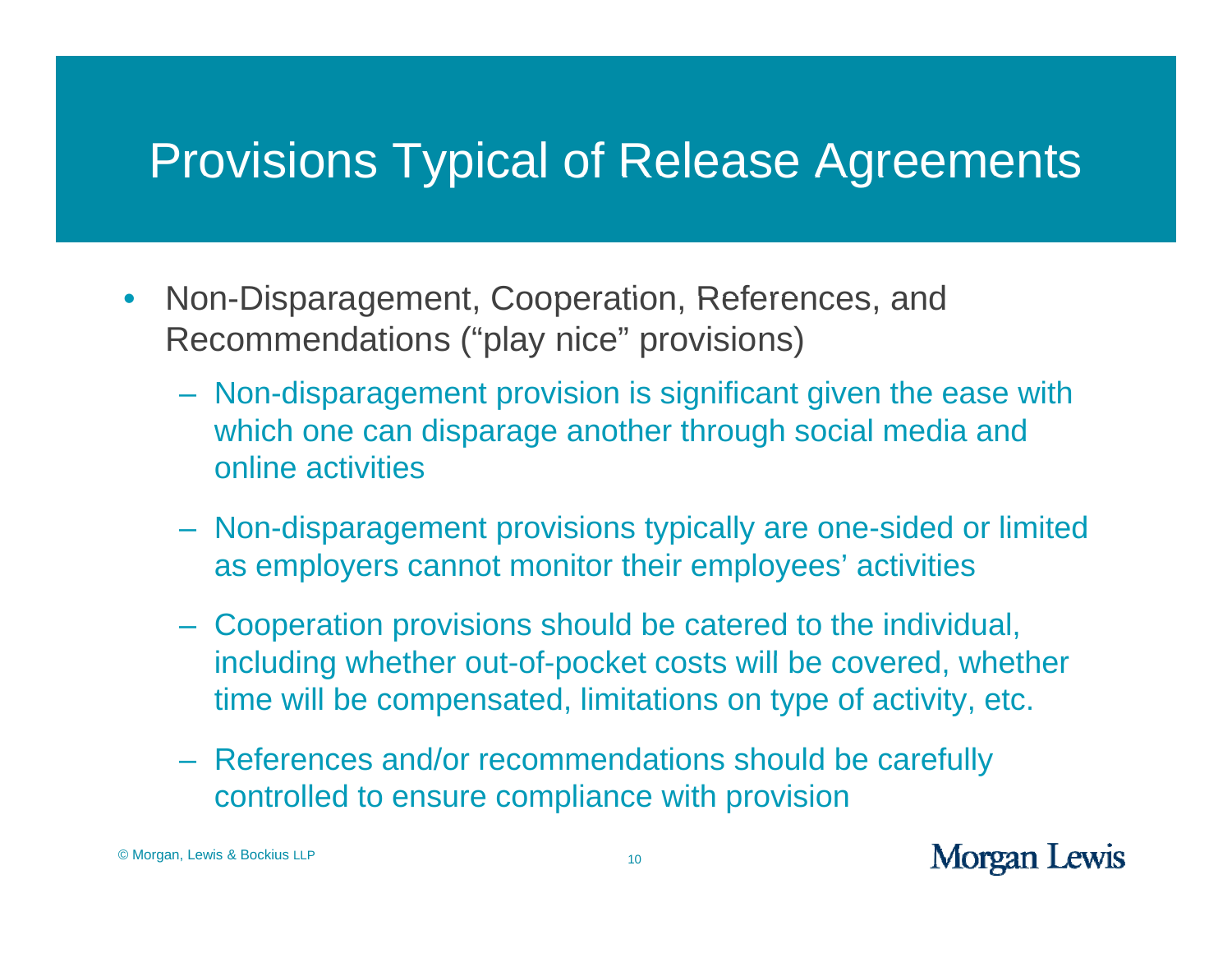- $\bullet$  Choice of Law and Choice of Venue
	- Both provisions are important for enforcement and in the event a dispute arises under the release
	- Ensure the parties (and in some cases the conflict at issue) have a sufficient nexus to the venue selected by the parties
	- Law varies from state to state on whether a court will honor a choice of law and/or choice of venue provision
	- Determine how specific the choice of venue provision should be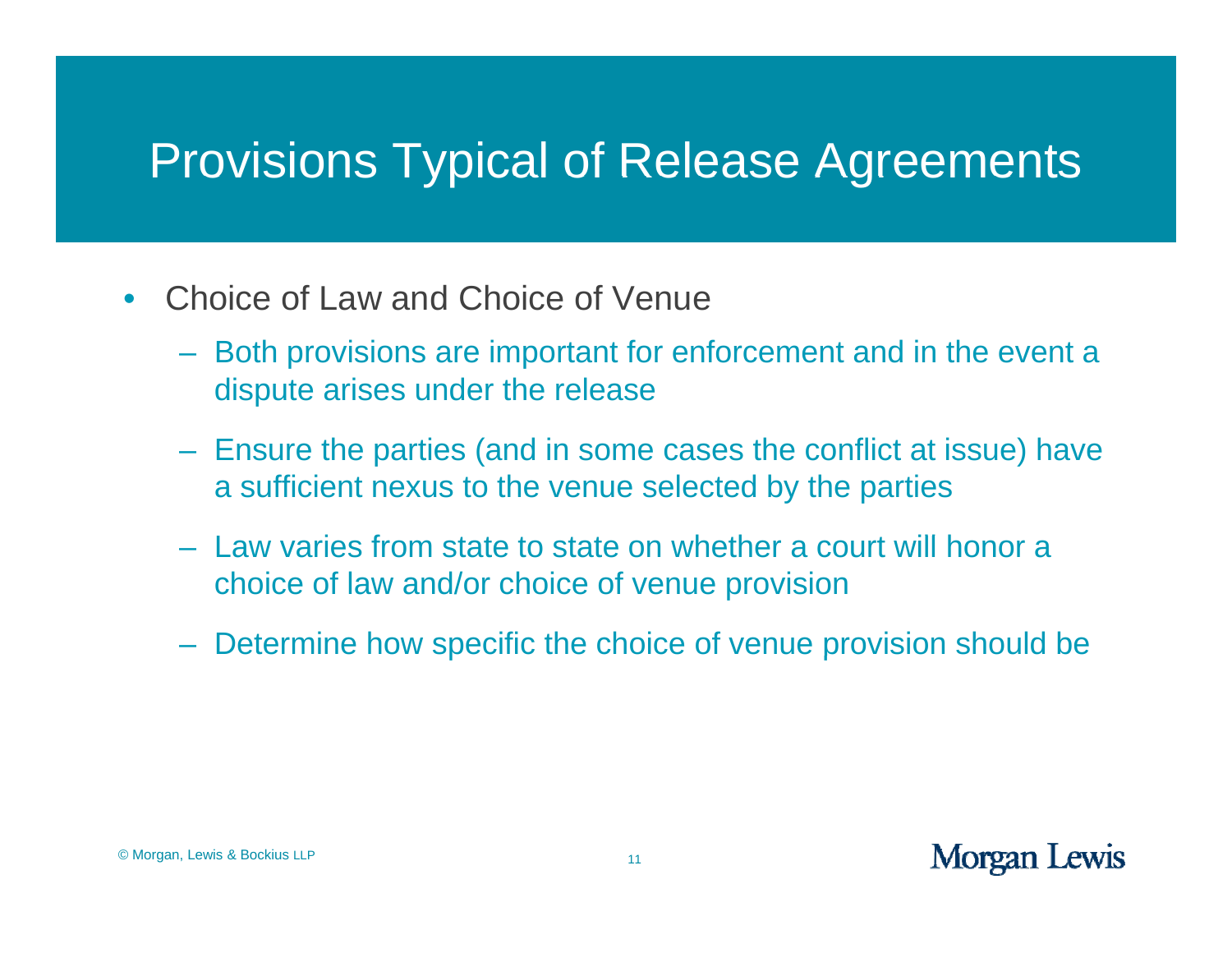- $\bullet$  Arbitration Provision
	- In determining whether an arbitration provision should be included, consider:
		- *Confidentiality*
		- *Cost*
		- *Finality*
		- *Speed of process*
	- Arbitration is not always cheaper, faster, and more predictable than **litigation**
	- Carve out equitable proceedings to enforce restrictive covenants
	- Take into account recent Supreme Court decisions, NLRB decisions, and state law decisions in determining enforceability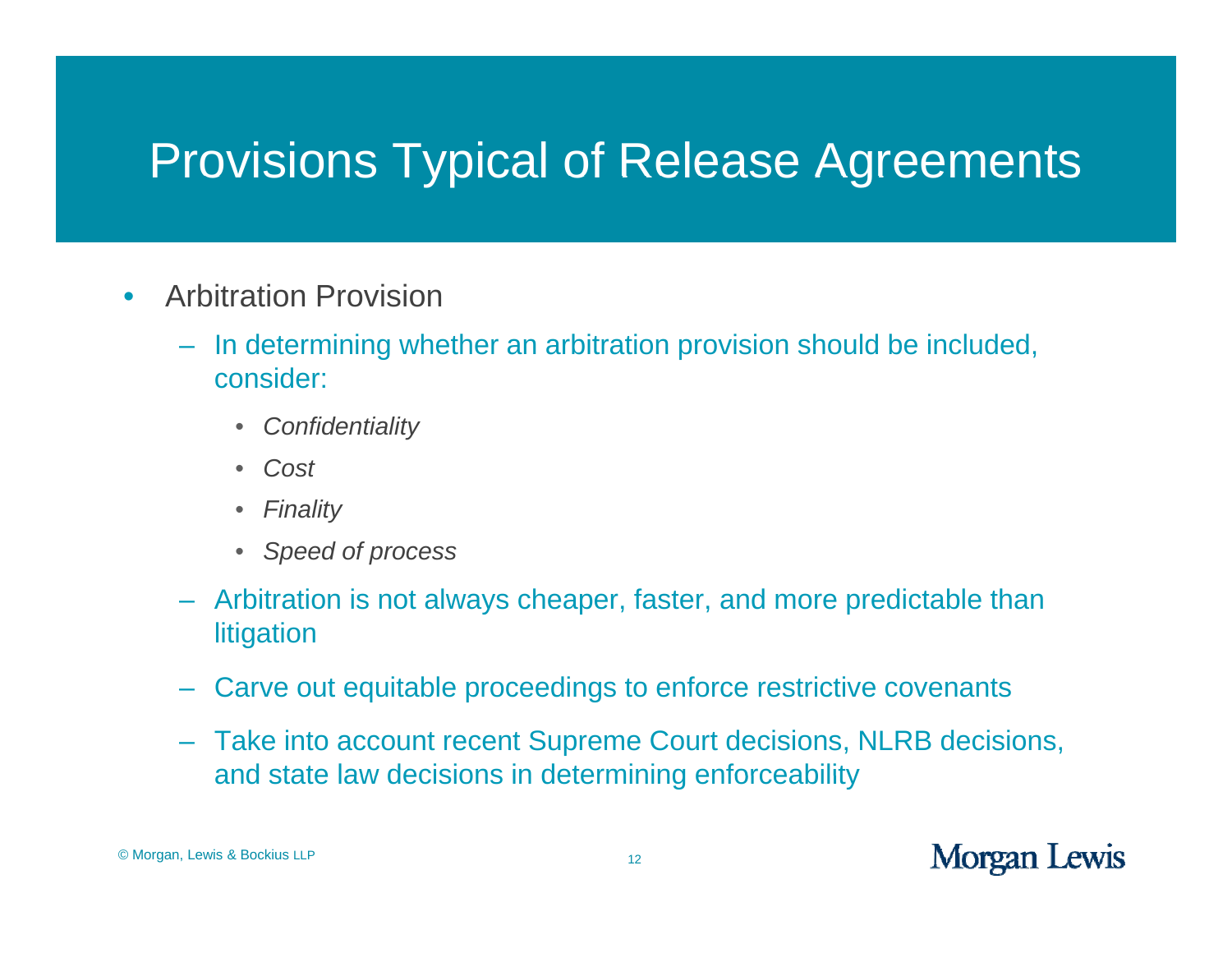- $\bullet$  Return of Company Property
	- Provision should require that all company property be returned, including confidential, proprietary information in hard or electronic form (including all copies)
	- Examples of property should be specific to the employer:
		- Laptops, flash drives, external drives, disks, security devices, etc.
		- *Handheld devices and cell phones*
		- *Key cards*
		- $\bullet$ *Clothing*
		- •*Equipment*
		- •*Samples*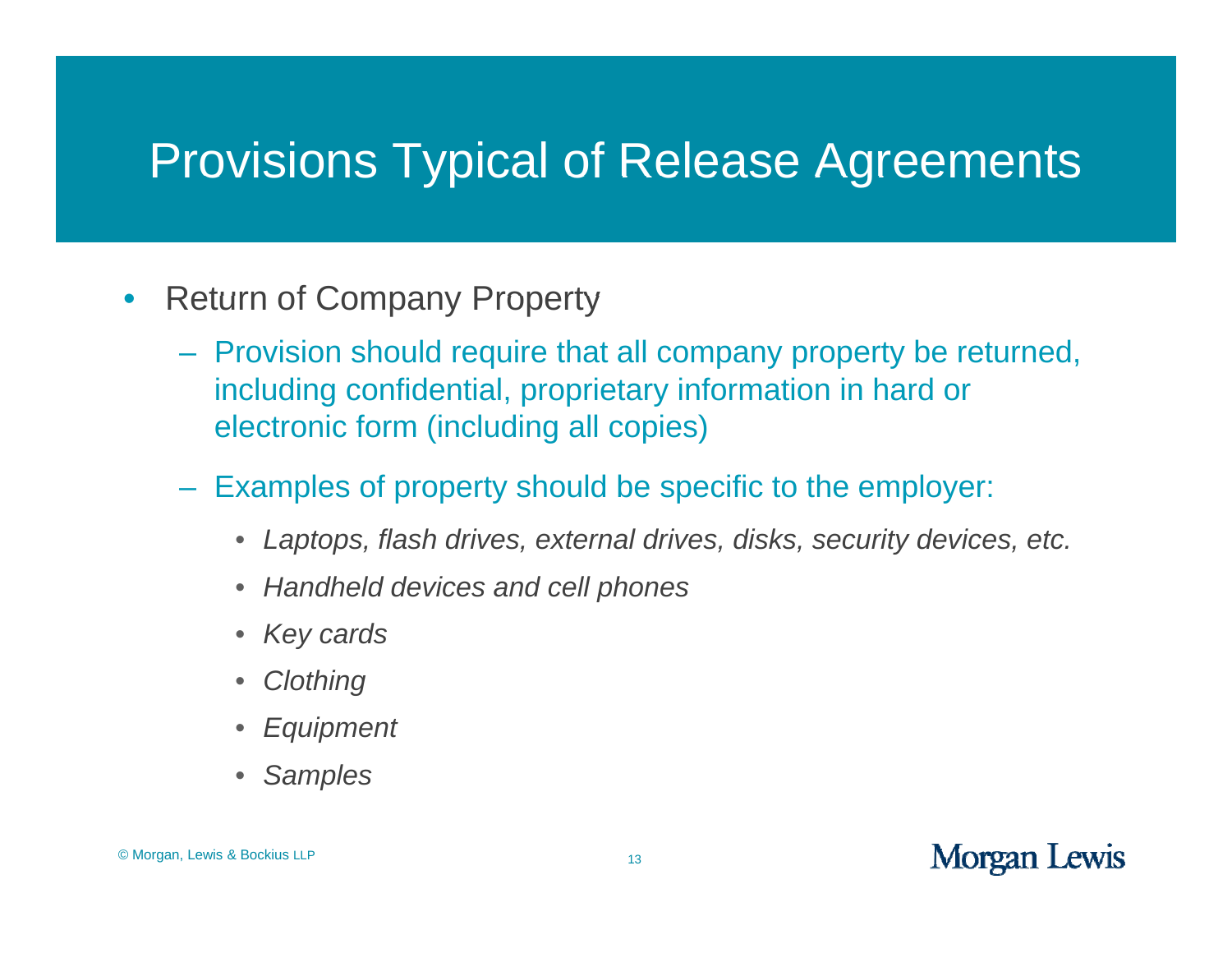- $\bullet$ Offset of Severance Pay by Amounts Owed to the Company
	- Typical examples include:
		- Shortages
		- $\bullet$ *Tuition or education reimbursement*
		- $\bullet$ *Relocation expenses*
		- $\bullet$ *Employee loan s*
	- Offsets relating to deferred compensation may result in adverse taxation under Section 409A of the Internal Revenue Code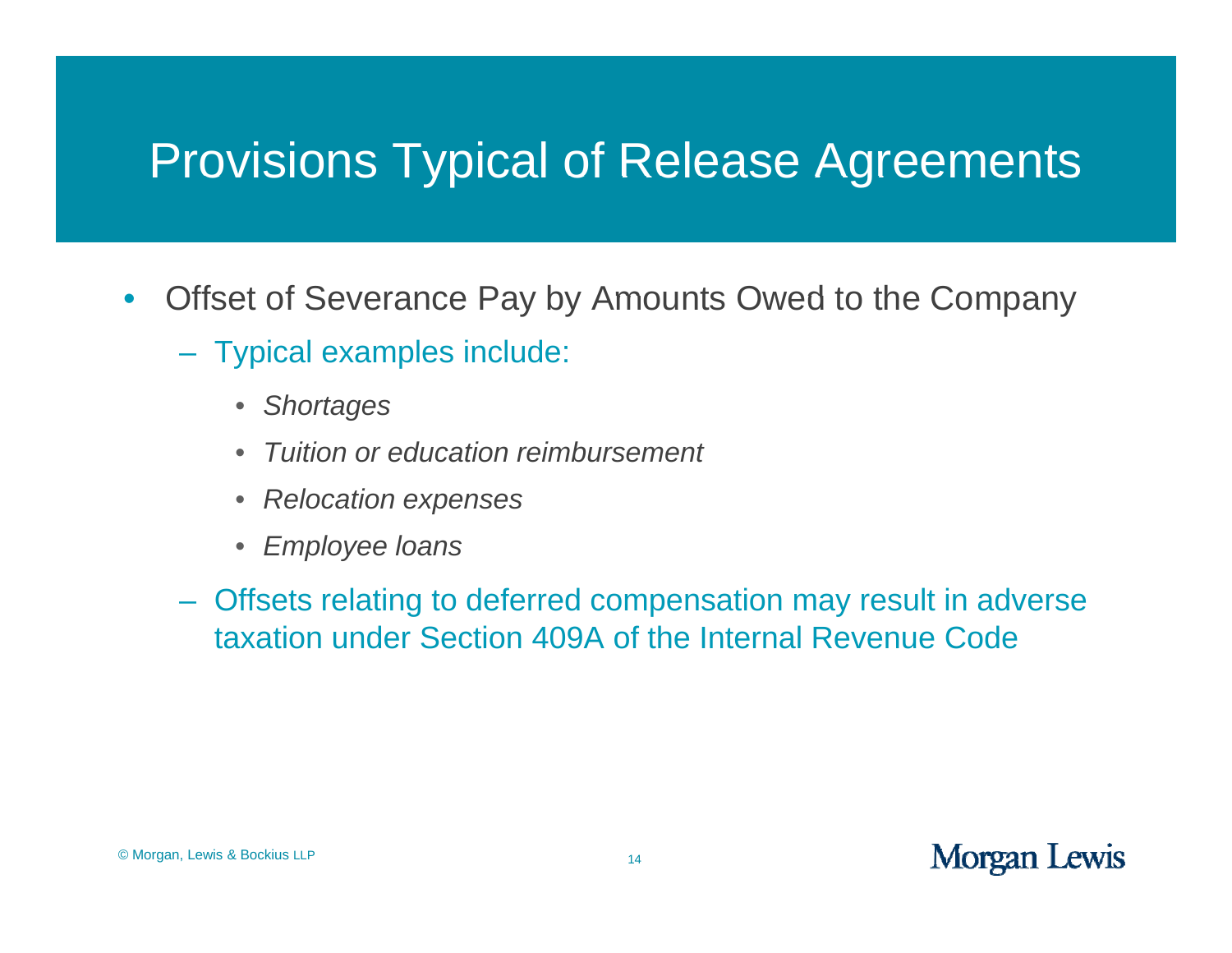- $\bullet$ • Acknowledgments, Non-Admission, and Non-Admissibility
	- Individuals can acknowledge:
		- $\bullet$  *All compensation/wages have been paid (including accrued vacation, expense reib t t) im bursement, etc. )*
		- $\bullet$ *No pending claims*
		- $\bullet$ *Provided all leave under the FMLA and other leave laws*
		- $\bullet$ *No claims assigned to third parties*
		- $\bullet$  *Ongoing contractual obligations (e.g., existing confidentiality agreement, restrictive covenants, etc.)*
	- Employers generally will deny any liability or wrongdoing
	- All parties agree that the release, or the fact of its presentation by a party, is not admissible in any proceeding to demonstrate liability or as an admission of liability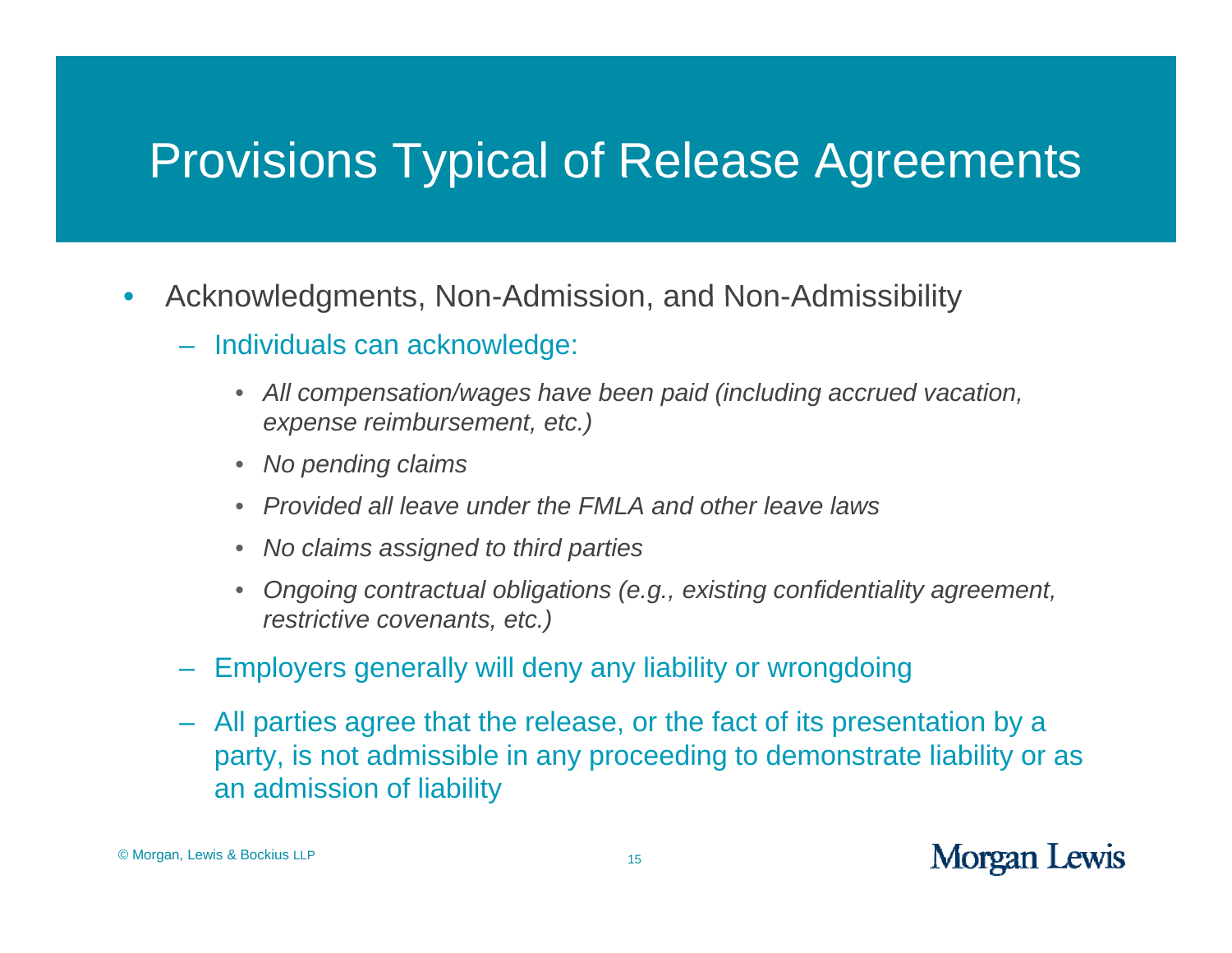- $\bullet$ Confidentiality of the Release
	- The release typically should provide that its terms are confidential and not to be disclosed to third parties, with limited exceptions:
		- *Employees: attorneys, accountants, immediate family members*
		- $\bullet$  *Employers: attorneys, accountants, consultants, executives, and others within the organization with a need to know*
	- Consider whether to limit confidentiality to certain provisions of the release
	- Consider including a liquidated damages provision in the event of breach, but enforceability may be questionable
	- Consider including examples of types of communications that are forbidden (discussions on social media sites, blogs, chat rooms, etc.)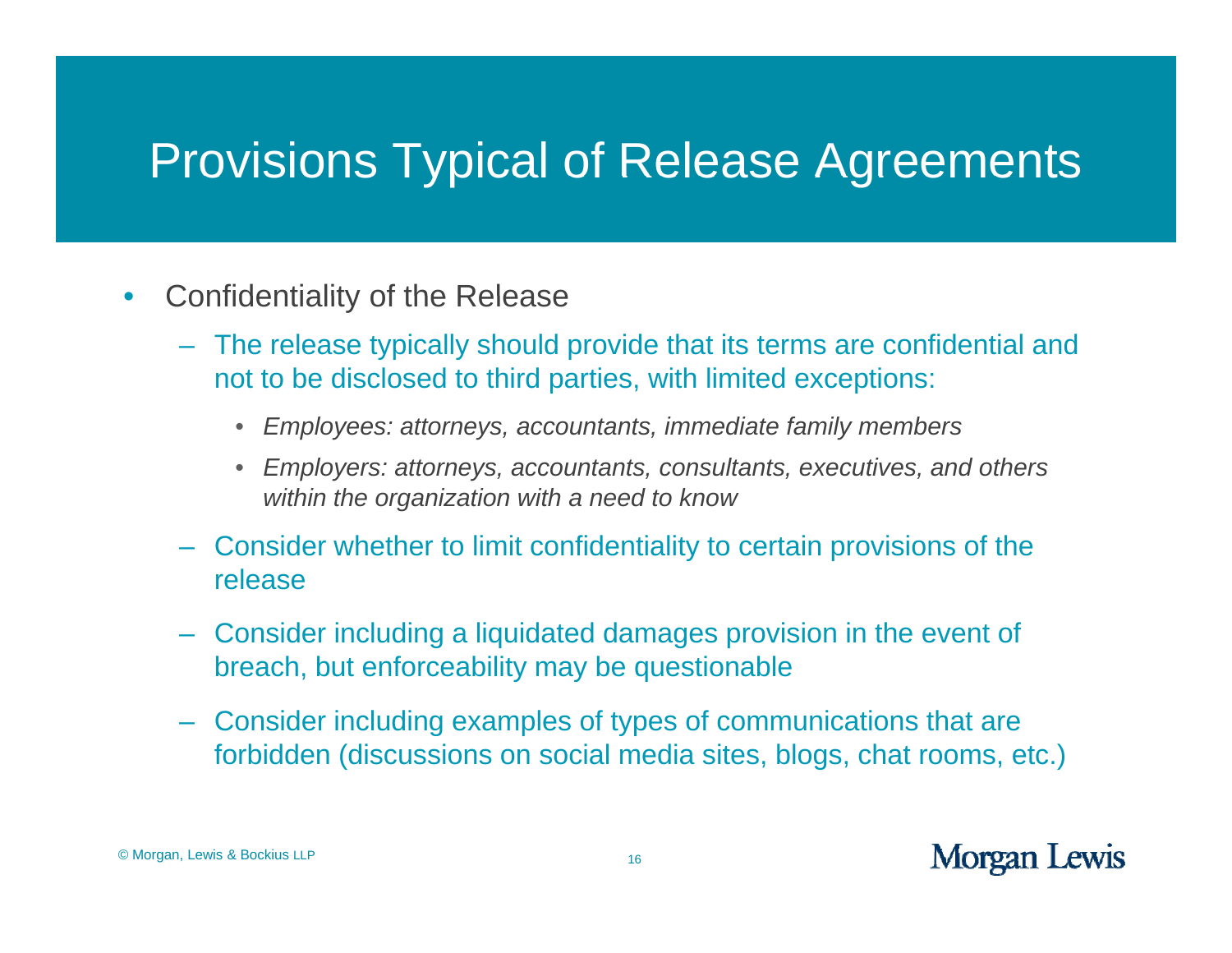#### $\bullet$ **Miscellaneous**

- Successors and assigns provision
	- *Include such a provision for enforceability in the event of a merger, acquisition, etc.*
- Notice provision
	- $\bullet$ *Identify the individuals/positions to receive notice pursuant to the release*
- Survival and "blue pencil" provisions
	- $\bullet$ *To protect enforceability in the event one or more provisions are deemed unenforceable*
	- $\bullet$ *Blue pencil provision recognizes that a court may modify a restrictive covenant if deemed overly broad*
- State-specific provisions
	- *E.g., California Civil Code Section 1542*
- Integration provision
	- Memorializes the fact that the agreement is a stand-alone agreement  $\bullet$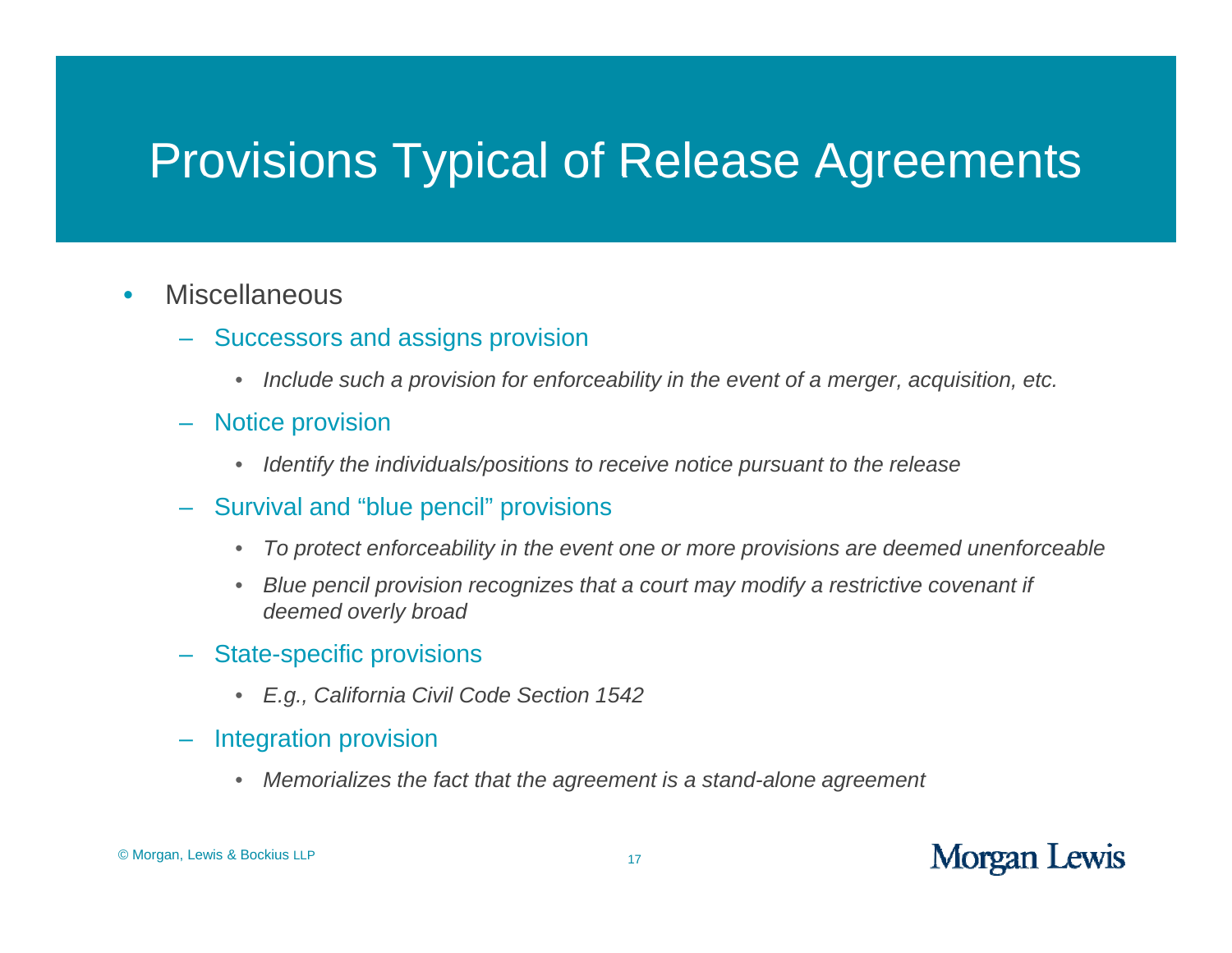#### Employee Benefits/Tax Concerns Agenda

- How does Section 409A affect severance benefits?
- •Postemployment benefits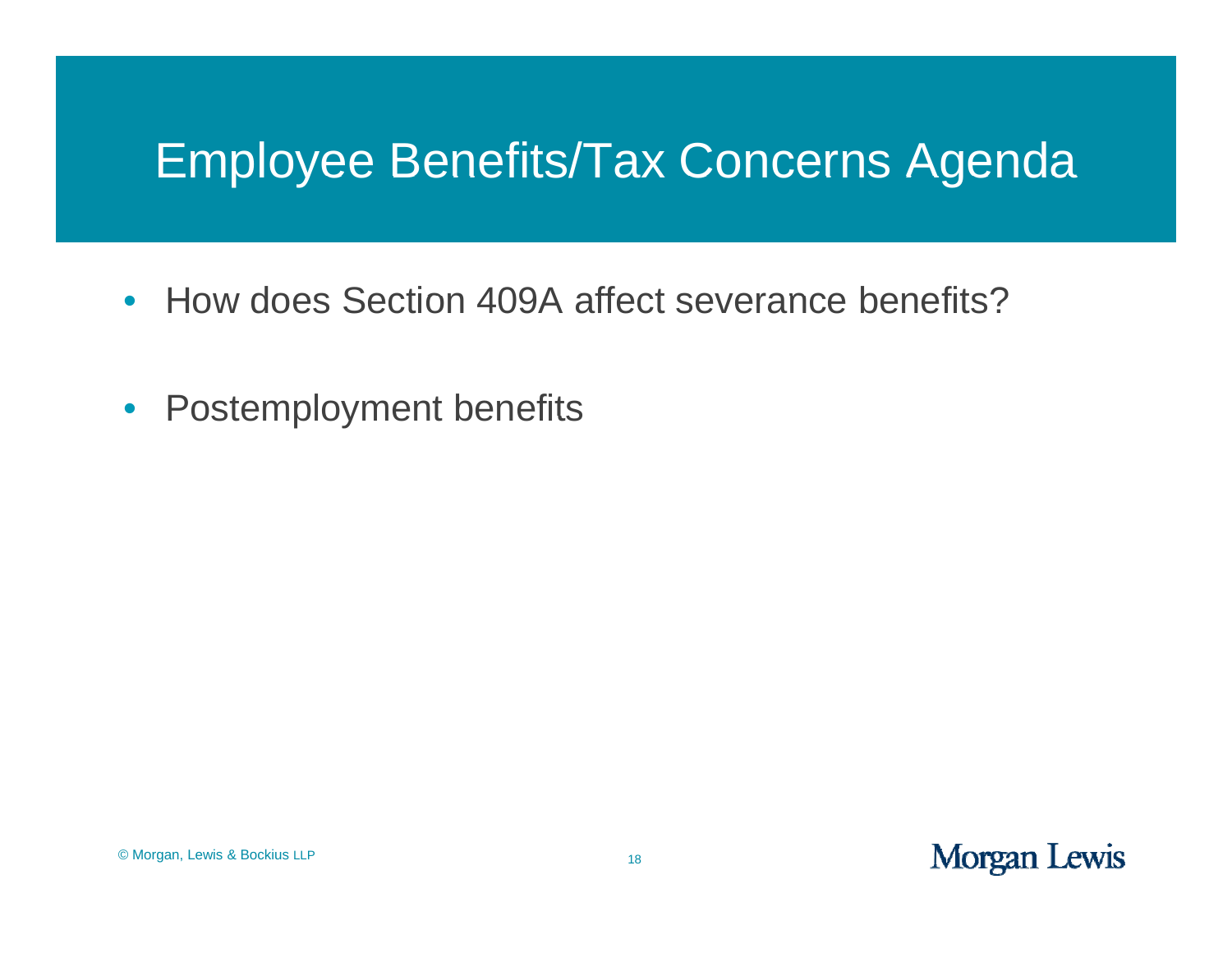#### Code Section 409A

- "Deferred compensation" arises where an employee has a legally binding right in one year to receive compensation in a later year
- Severance compensation to be paid under a severance plan or severance agreement (which can include employment agreements, change in control agreements, offer letters, etc.) is generally considered deferred compensation, unless an exception exists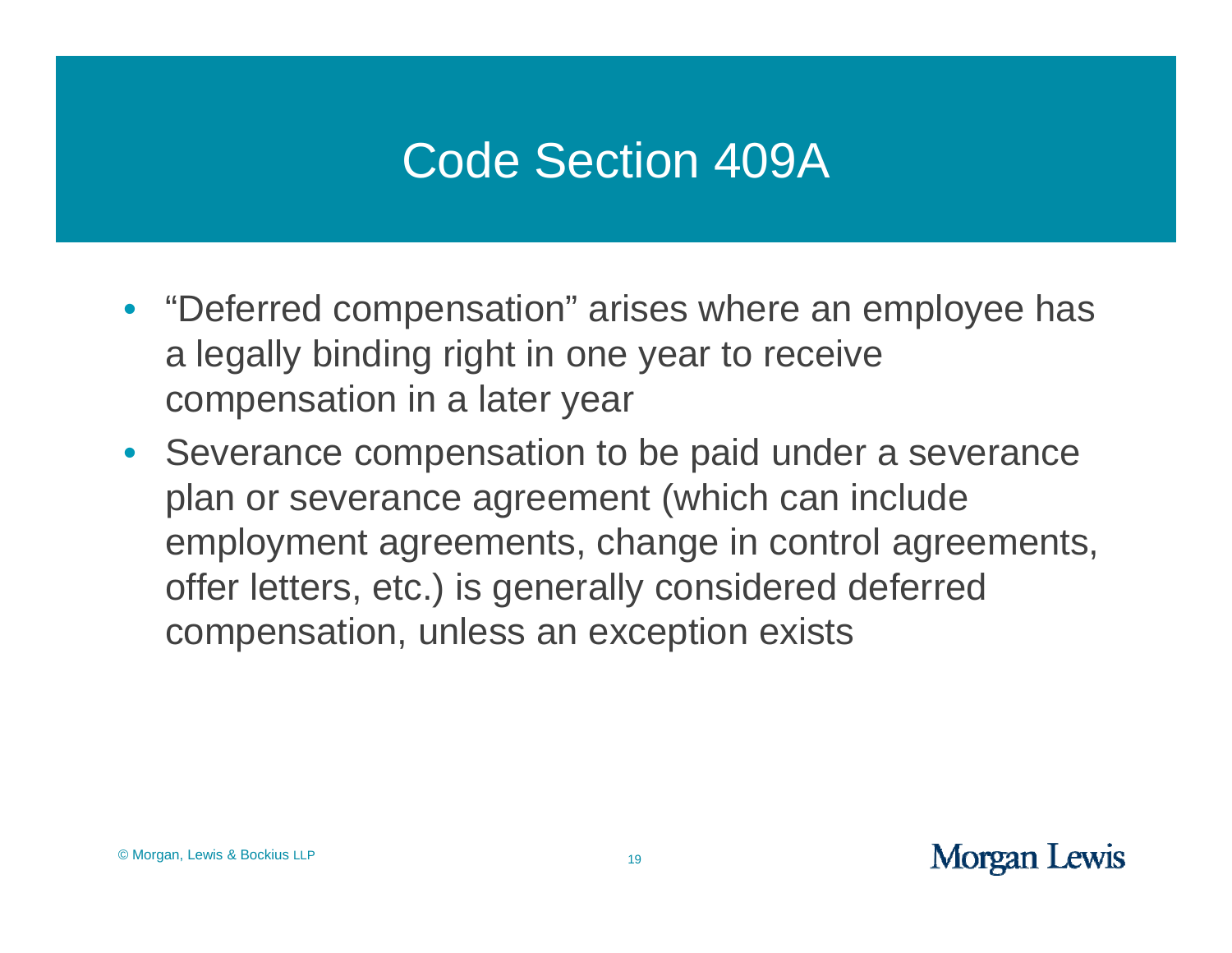#### Code Section 409A

- If severance compensation is considered deferred compensation, and no exception applies:
	- Severance pay can be subject to the 409A six-month delay for key employees
	- The agreement must specify the payment date for severance pay
	- Reimbursements for certain benefit coverage, taxes, and other amounts must meet the Section 409A timing requirements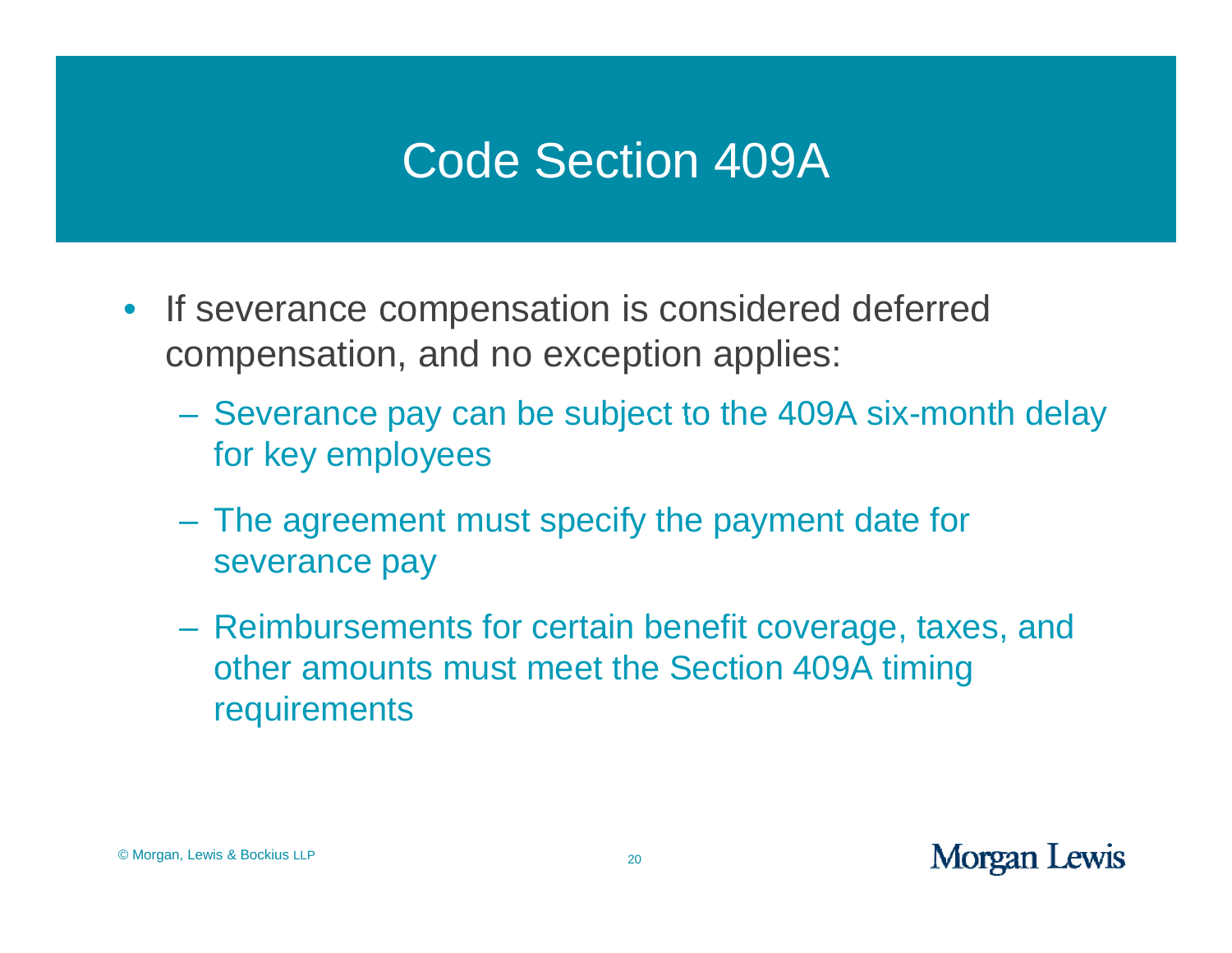#### Code Section 409A

- If the Section 409A rules are not met:
	- Deferred compensation is included in income when no longer subject to a substantial risk of forfeiture
	- Penalty tax to executive of 20% of amount included in income
	- Interest is assessed on the tax underpayments (at underpayment rate plus 1%)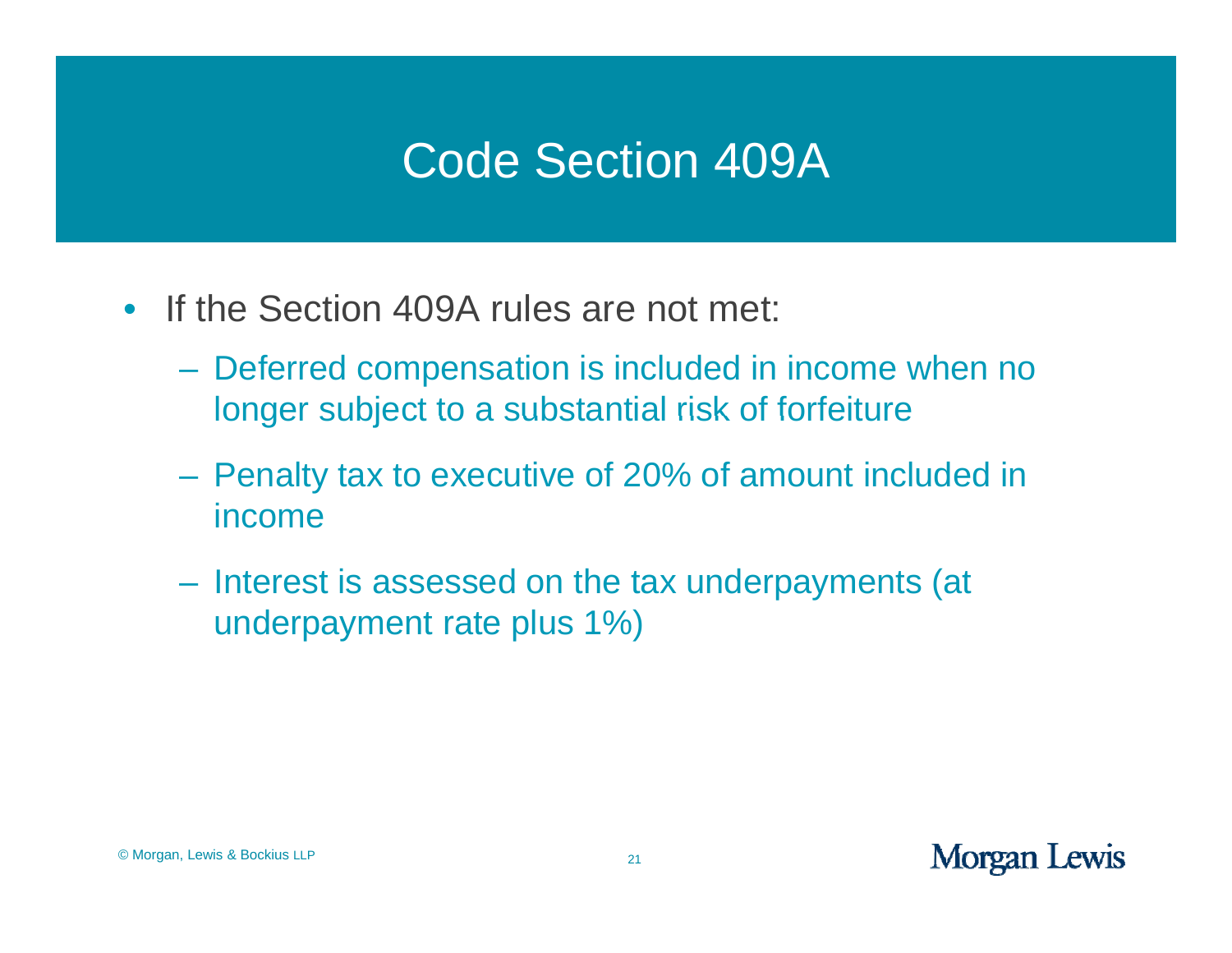#### Separation from Service

- $\bullet$ • Distribution trigger for Section 409A deferred compensation
- $\bullet$ • Impacts when six-month delay period starts
- $\bullet$  Can be difficult to determine when separation from service occurs if separation is not complete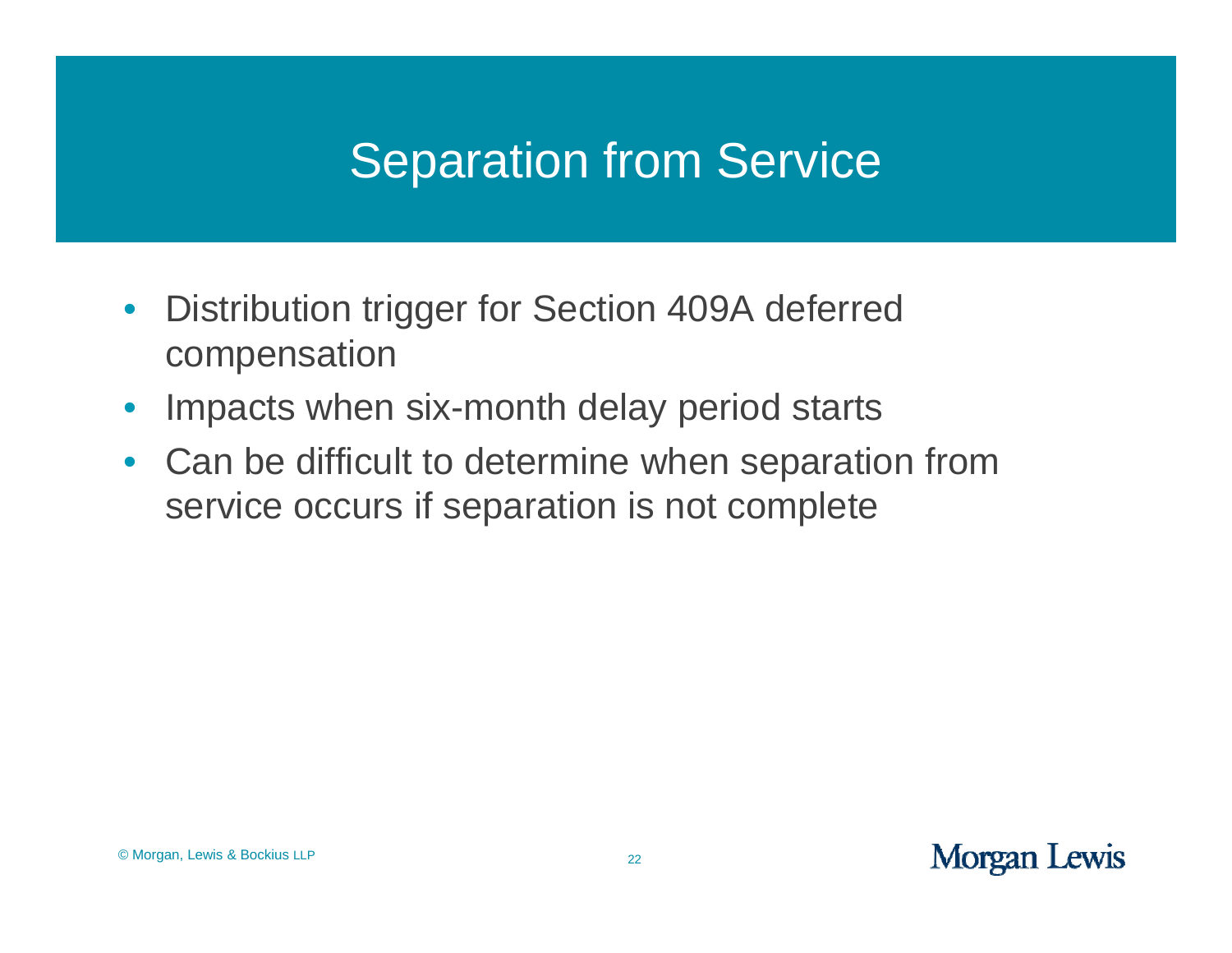#### Separation from Service

- The Section 409A regulations define when there has been a separation from service. General rule:
	- $-$  A separation from service occurs when the level of services is reduced to a level expected to be no more than 20% of the level of services provided during the preceding 36-month period
	- Service as a consultant/independent contractor after termination of employment is considered continued service for purposes of Section 409A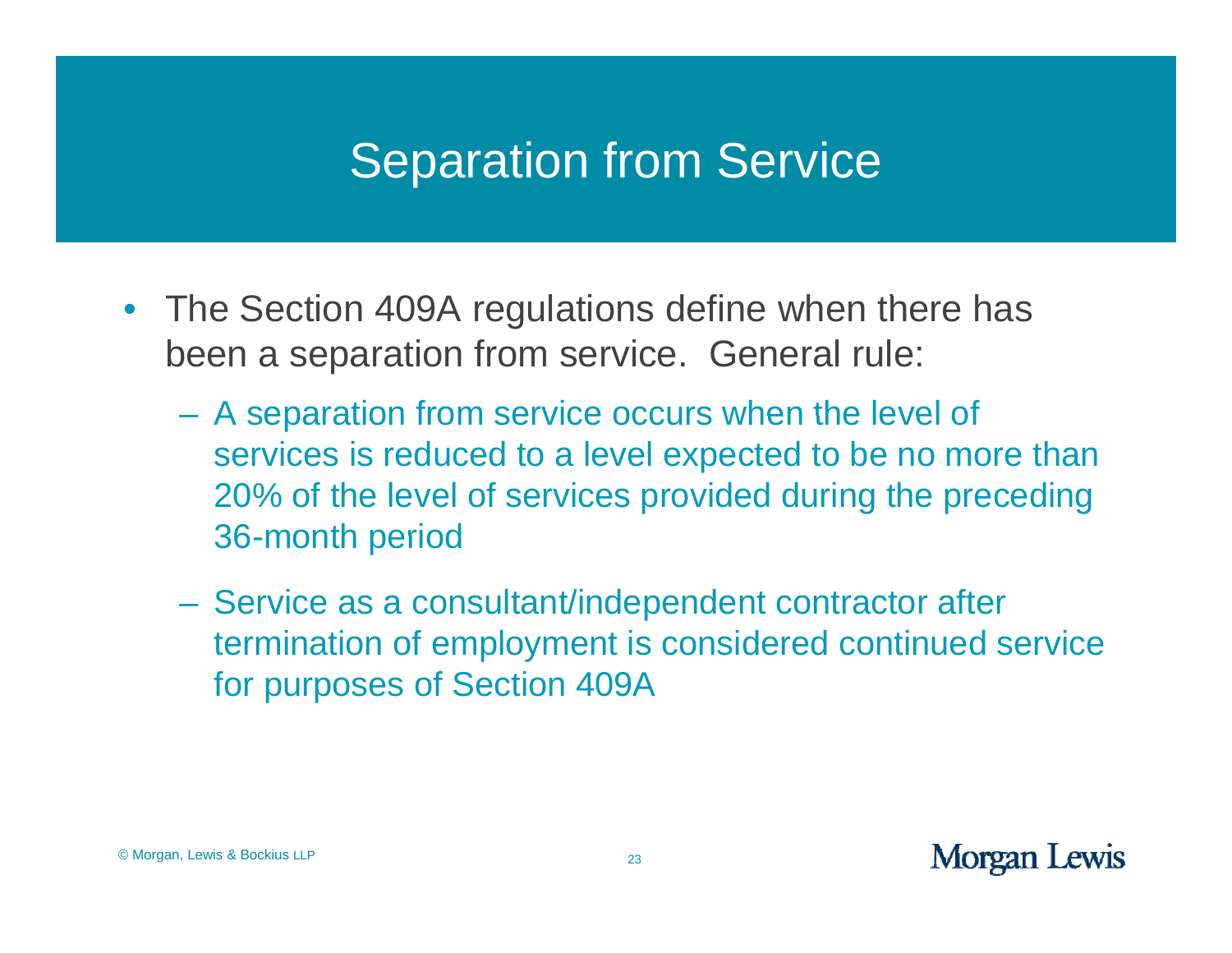## Six-Month Delay for Specified Employees

- If a "key employee" of a public company receives deferred compensation upon separation from service, there must be a six-month payment delay
- A "key employee" of a public company is:
	- An officer having annual compensation greater than \$165,000 for 2012 and 2013 (up to 50 employees)
	- An employee who is a 5% owner
	- $\mathcal{L}_{\mathcal{A}}$  An employee who is a 1% owner and has annual compensation greater than \$150,000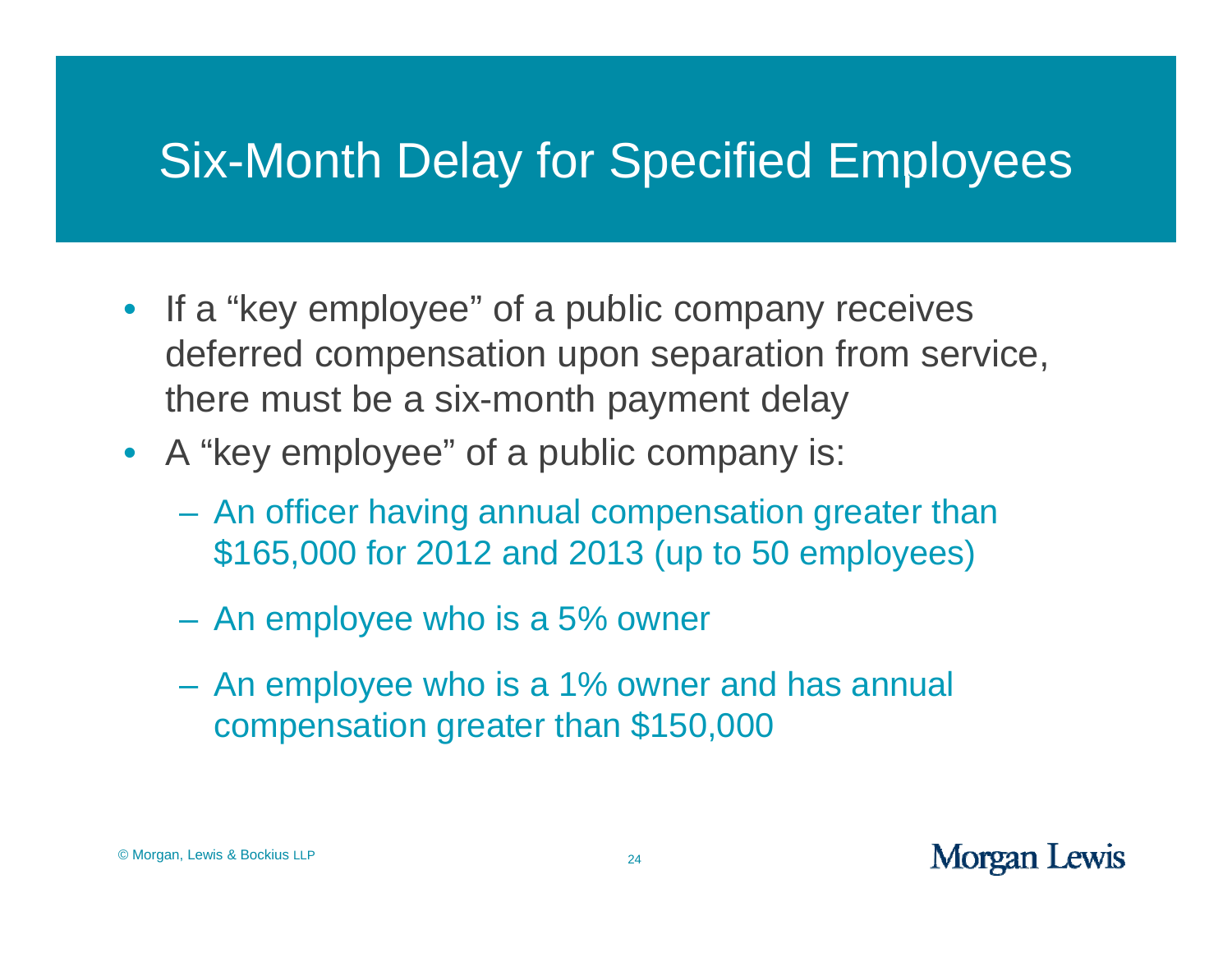#### Flexibility in Structuring Severance Pay

- If no existing severance agreement is in effect at the time of termination, the parties can structure severance pay to be paid on specified payment dates without a sixmonth delay
	- The severance payments cannot be a replacement for forfeited deferred compensation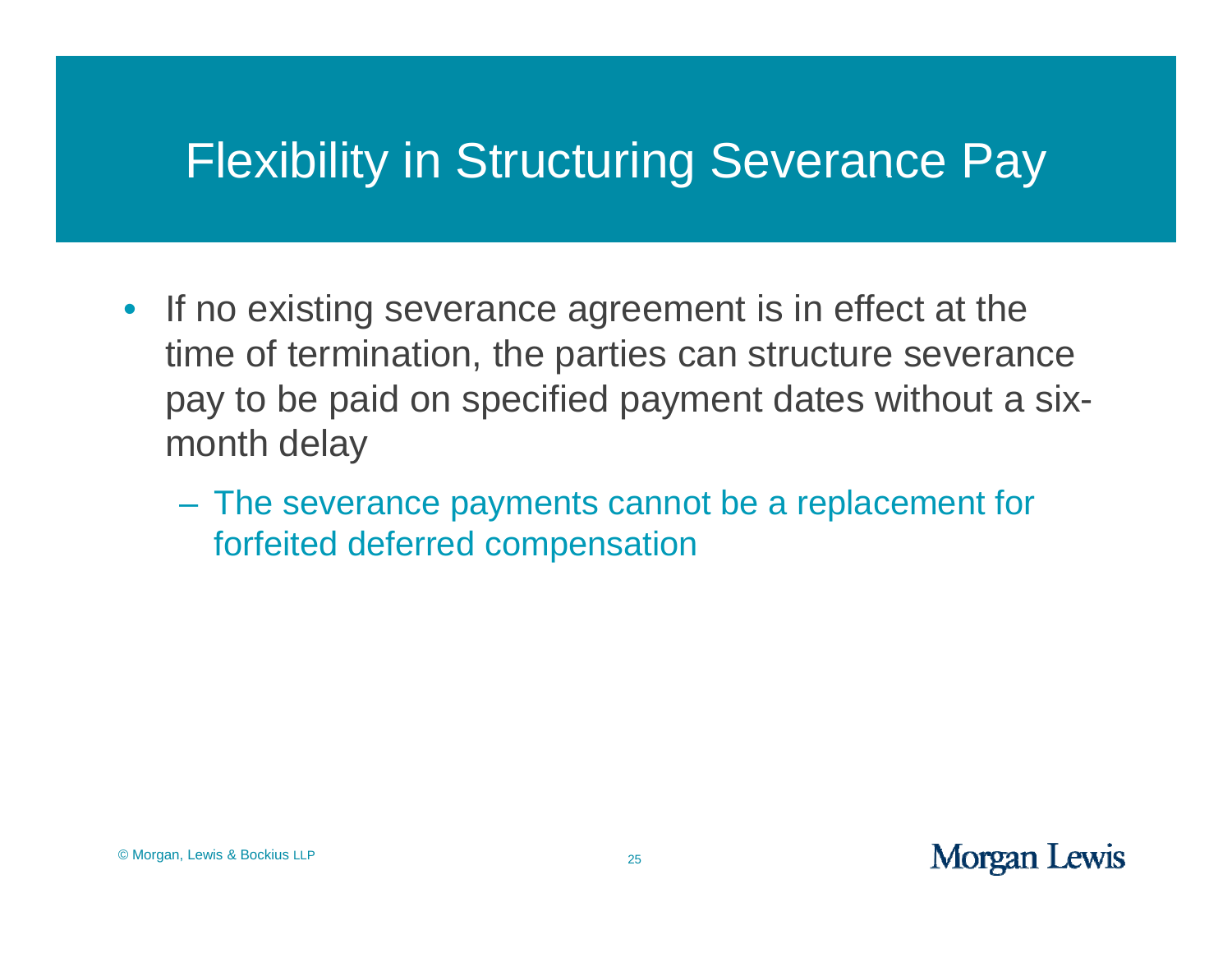# Exceptions to Section 409A **Deferred Compensation**

- Short-term deferral exception
- $\bullet$ Separation pay exception
- $\bullet$ • Expense reimbursement within a limited period of time after separation from service
- $\bullet$ • De *minimis* amounts up to \$17,500 (indexed to the Section 402(g) limit)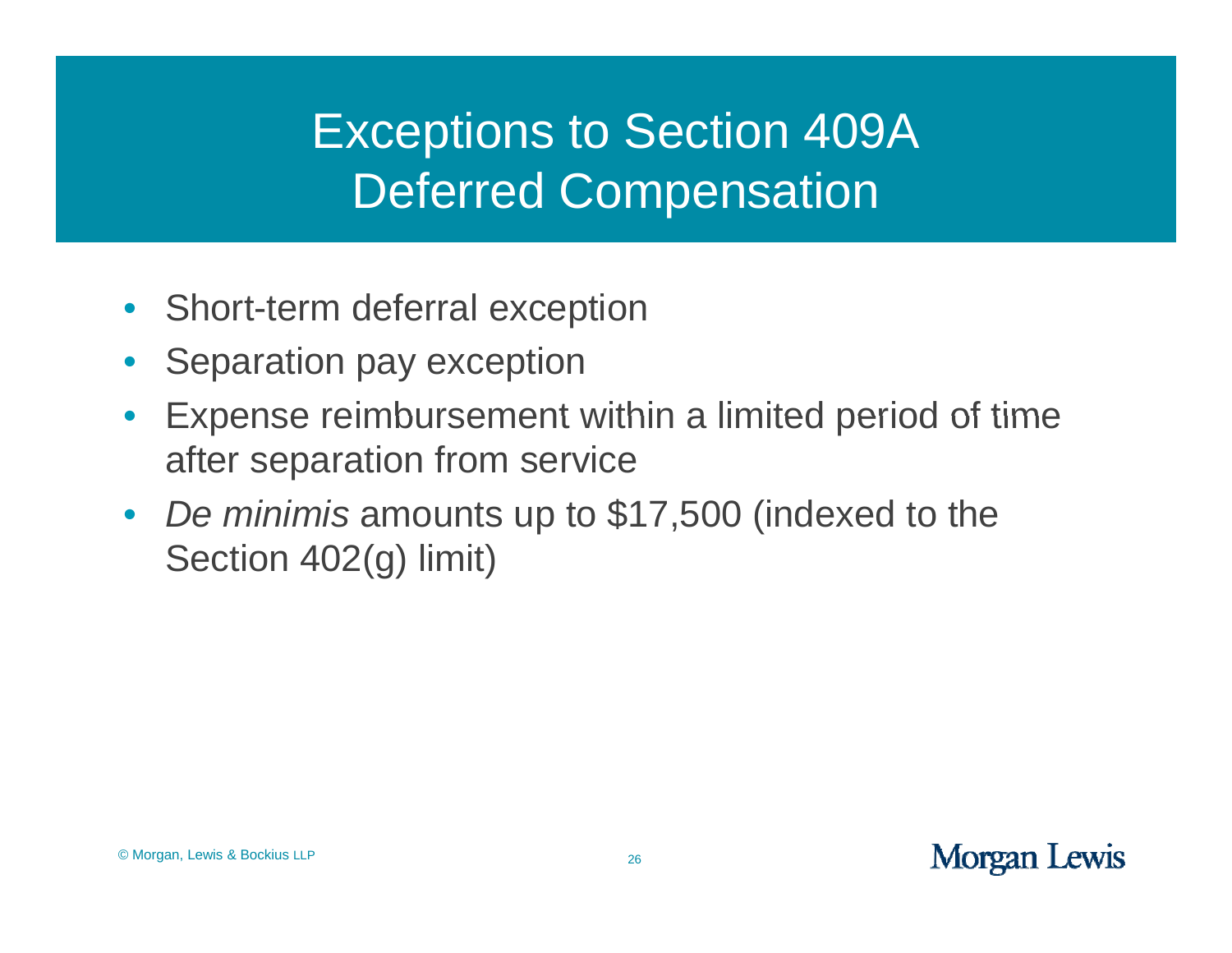#### **Short-Term Deferral Exception**

- • Payments made within <sup>a</sup> short period after vesting
	- Payments made within 2½ months after the end of the year in which the severance pay vests (no substantial risk of forfeiture)
	- For example, March 15 after year of involuntary termination of employment
- Where more than one payment is made under the agreement, the agreement generally should provide that each payment is treated as a separate payment for purposes of Section 409A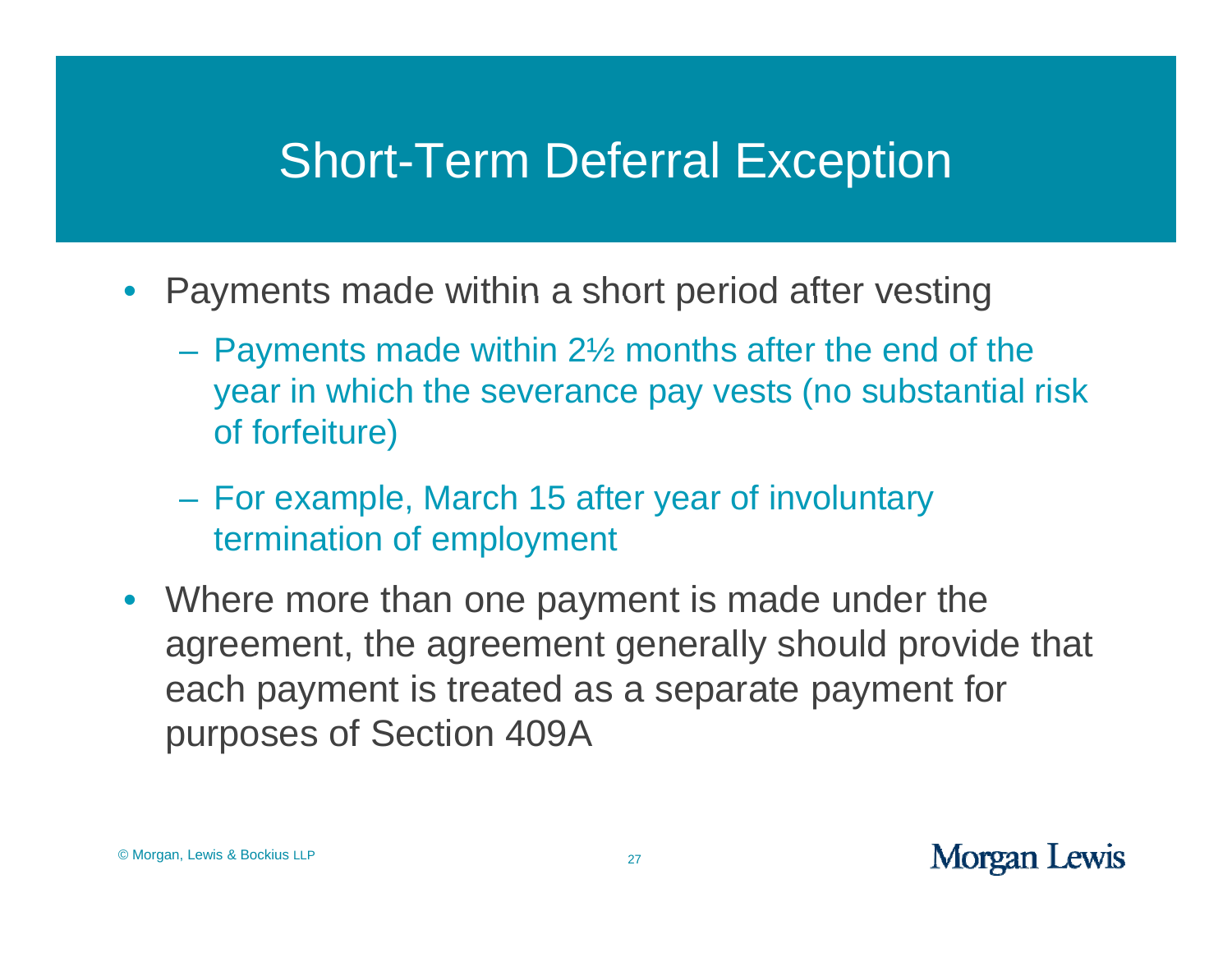#### Separation Pay Exception

- Severance payments:
	- On account of involuntary termination of employment
	- 2X pay, capped at 2X the Section 401(a)(17) limit (\$260,000 for 2014, or \$520,000)
	- –Paid within two years from year of separation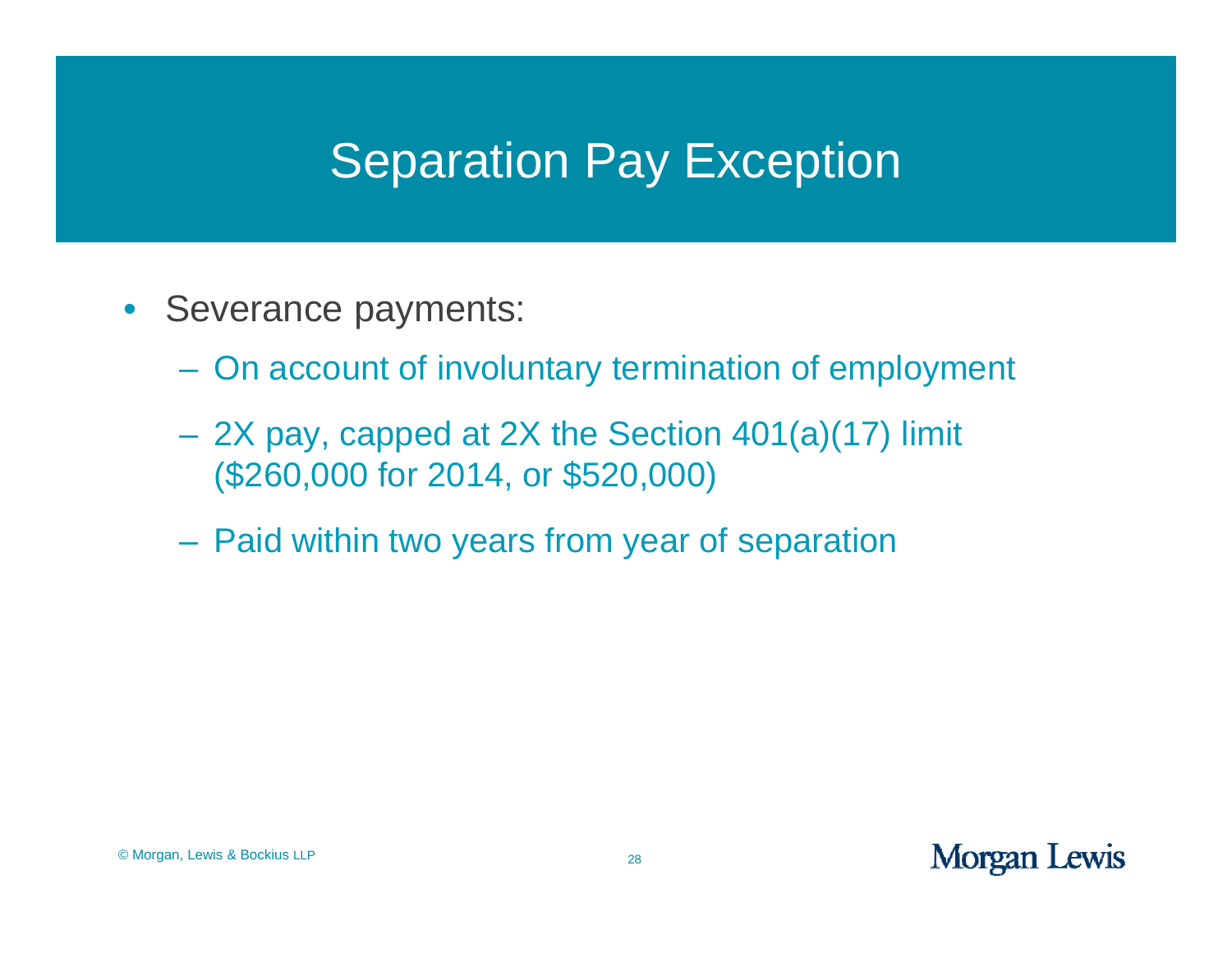#### Involuntary Termination

- In the severance pay context, both the short-term deferral exception and the severance pay exception require involuntary termination of employment
- "Good reason" termination may constitute involuntary termination
	- Must require actions taken by the employer that result in a material negative change in employment relationship
	- Notice and cure period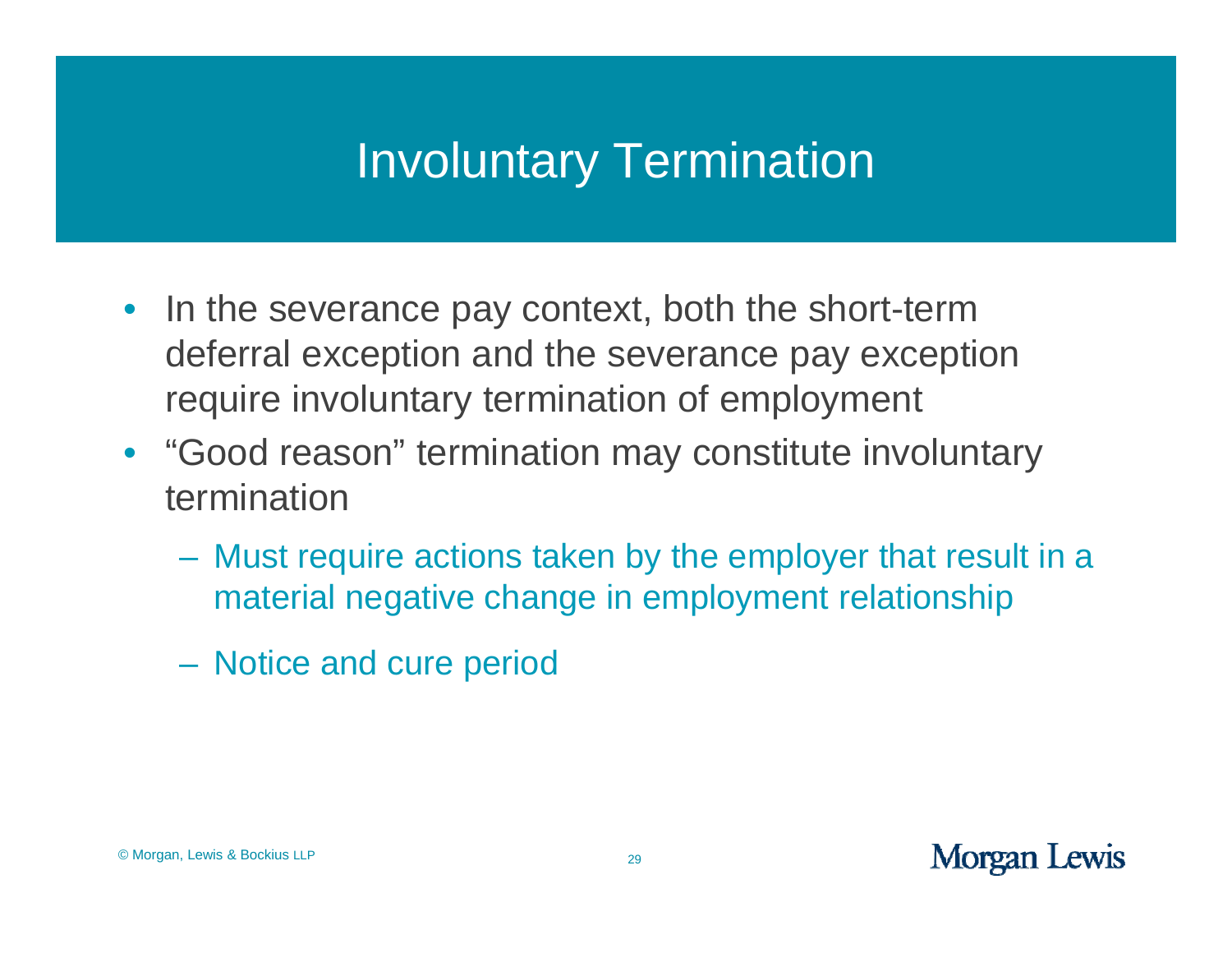#### Involuntary Termination

- $\bullet$ • An agreement generally will not meet the severance pay exception or short-term deferral exception if severance pay can be paid for other reasons, even if the termination is actually an involuntary termination
	- The existence of a "walk right" provision may cause the entire severance agreement to be subject to Section 409A
- Plans that provide payment upon an involuntary termination are aggregated for purposes of the Section 409A rules
	- This means that all severance arrangements for an employee must be analyzed together for purposes of Section 409A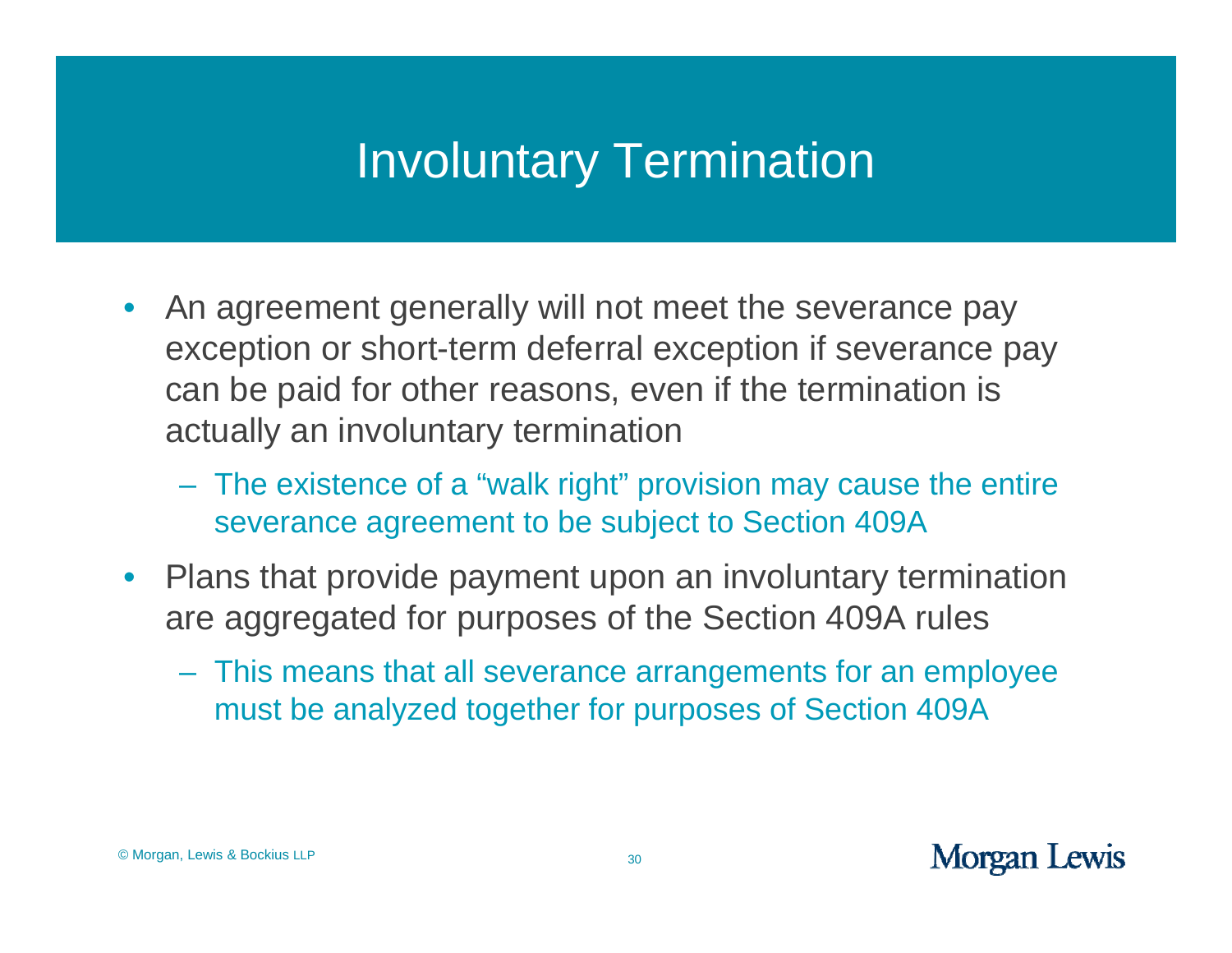- $\bullet$ • Exclusions from Section 409A:
	- Reimbursements of COBRA premiums may be made for COBRA period
	- Certain outplacement benefits
	- –Moving expenses and loss on sale of primary residence
	- Nontaxable benefits
- $\bullet$ • Any reimbursements and tax gross-ups need to be paid within an allowable period under Section 409A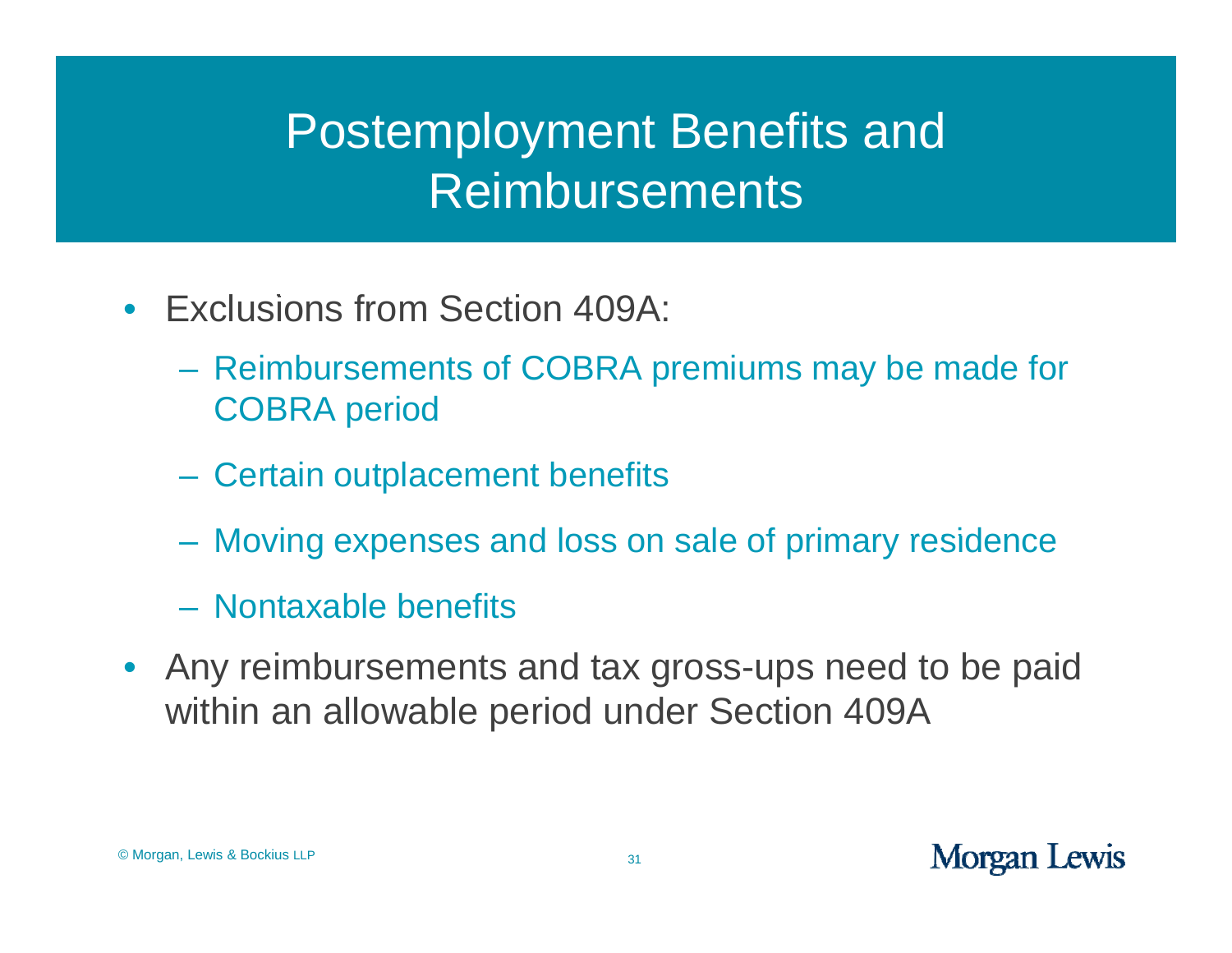#### Payments Contingent on a Release

- $\bullet$ • If payments are subject to Section 409A, the payment date must be specified and the employee must not be able to designate, directly or indirectly, the calendar year of payment
- $\bullet$  Issue arises if agreement provides that payment will not be made until an employee signs and does not revoke a release of claims
- IRS Notice 2010-6 takes the position that the following language violates Section 409A:
	- Payment shall be made within 60 days following separation from service, subject to the employee signing a release, and not earlier than expiration of the revocation period for the release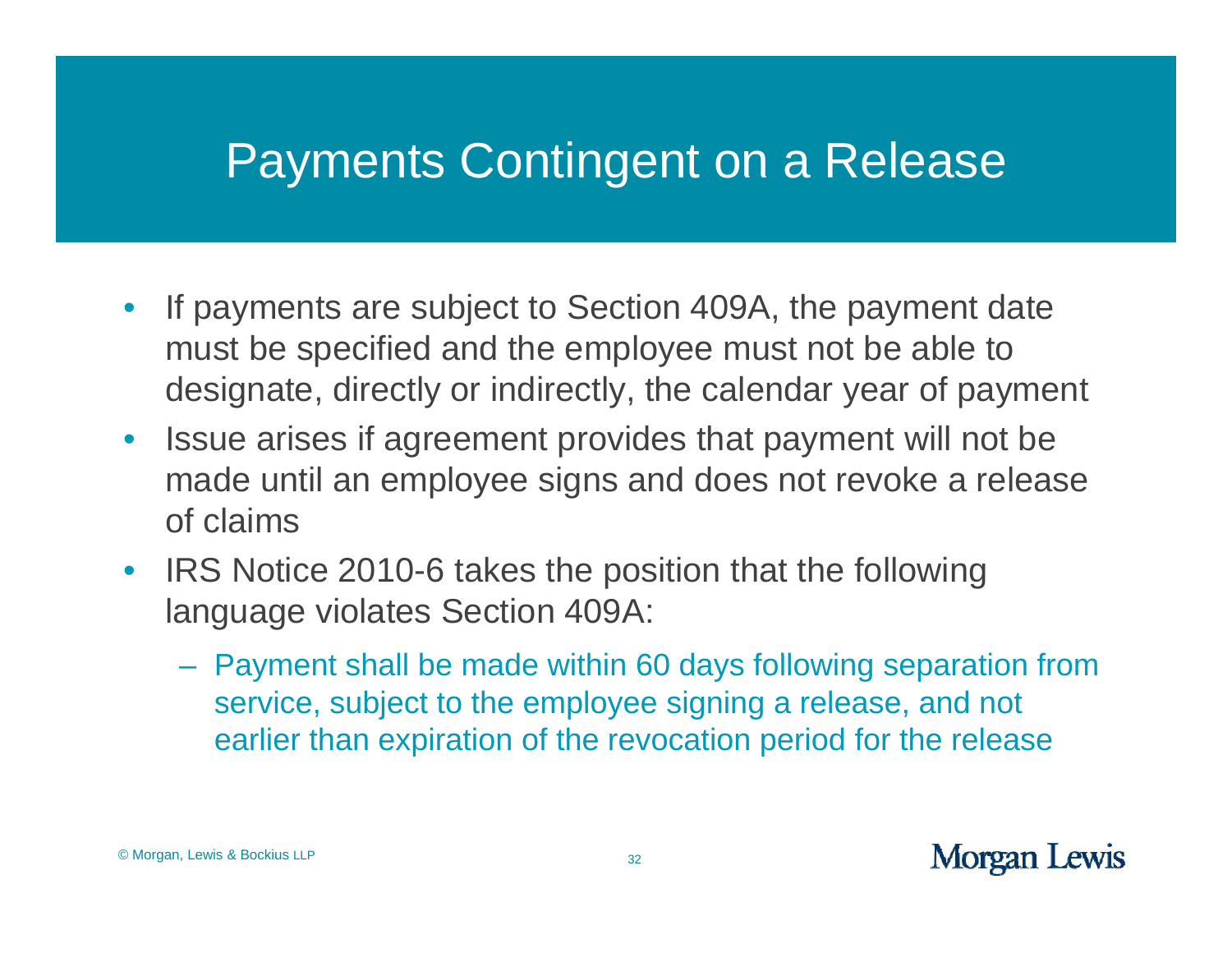#### Payments Contingent on a Release

- Solution:
	- Specify a fixed payment date (e.g., the 60<sup>th</sup> day following the termination date), or
	- Specify that where release delivery and nonrevocation period span two years, payment will commence in the second year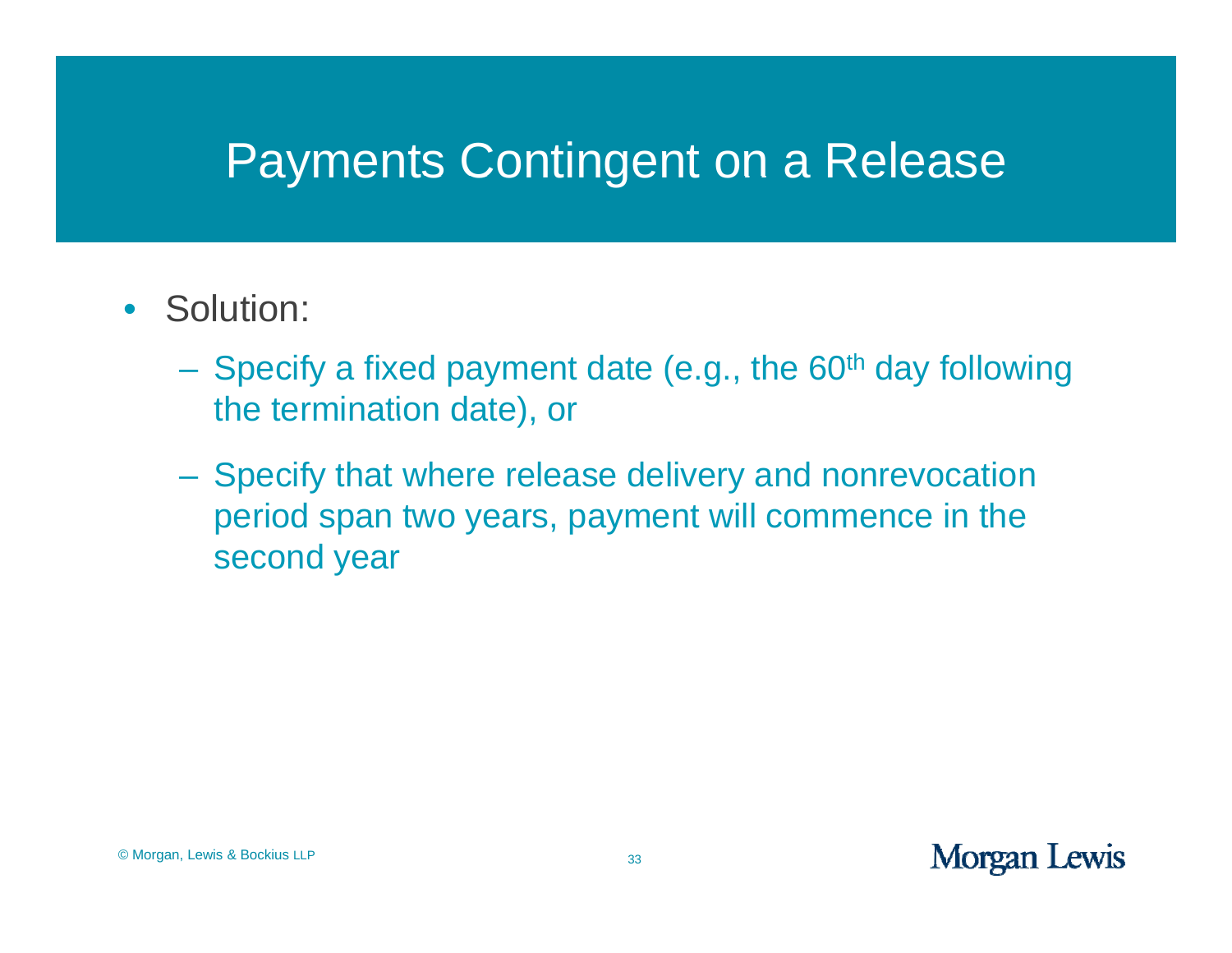- $\bullet$ • Continued participation by a former executive in the active employees' health plan at active rates creates discrimination issues for a sel f-insured health plan under Section 105(h)
	- If employer reimburses the COBRA premiums in a taxable payment, employer should be able to avoid application of Section 105(h)
- Affordable Care Act (ACA) regulations (not yet issued) will impose discrimination requirements on insured health plans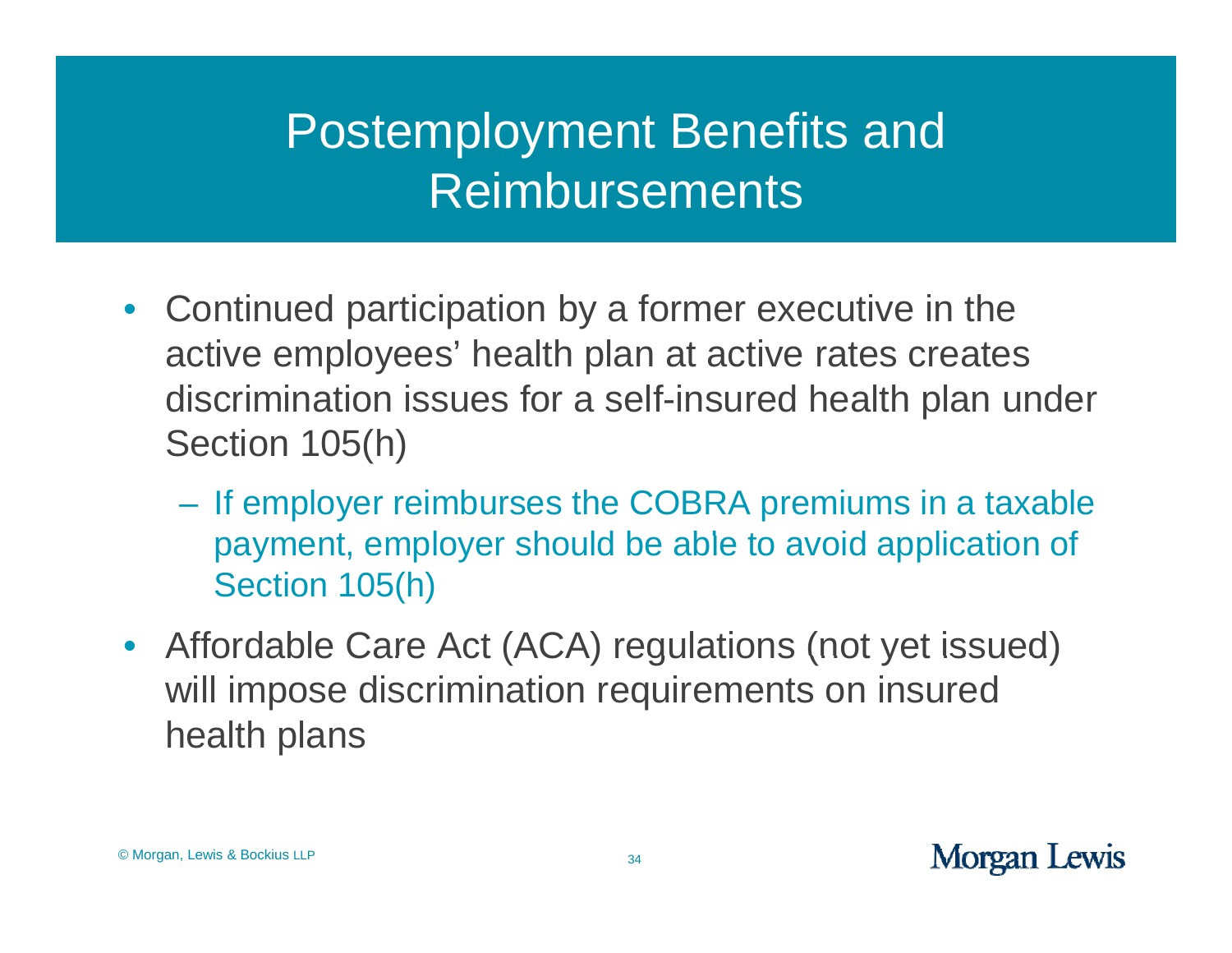- Timing issues where employer provides subsidized COBRA for a period after termination of employment and former employee wants to purchase insurance coverage through an ACA exchange (Exchange Coverage) at the end of the COBRA subsidy period.
- An election for Exchange Coverage can be made (i) within 60 days of the loss of employer coverage or (ii) if COBRA coverage is in effect, within 60 days after COBRA coverage is no longer in effect for reasons other than non-payment of premiums.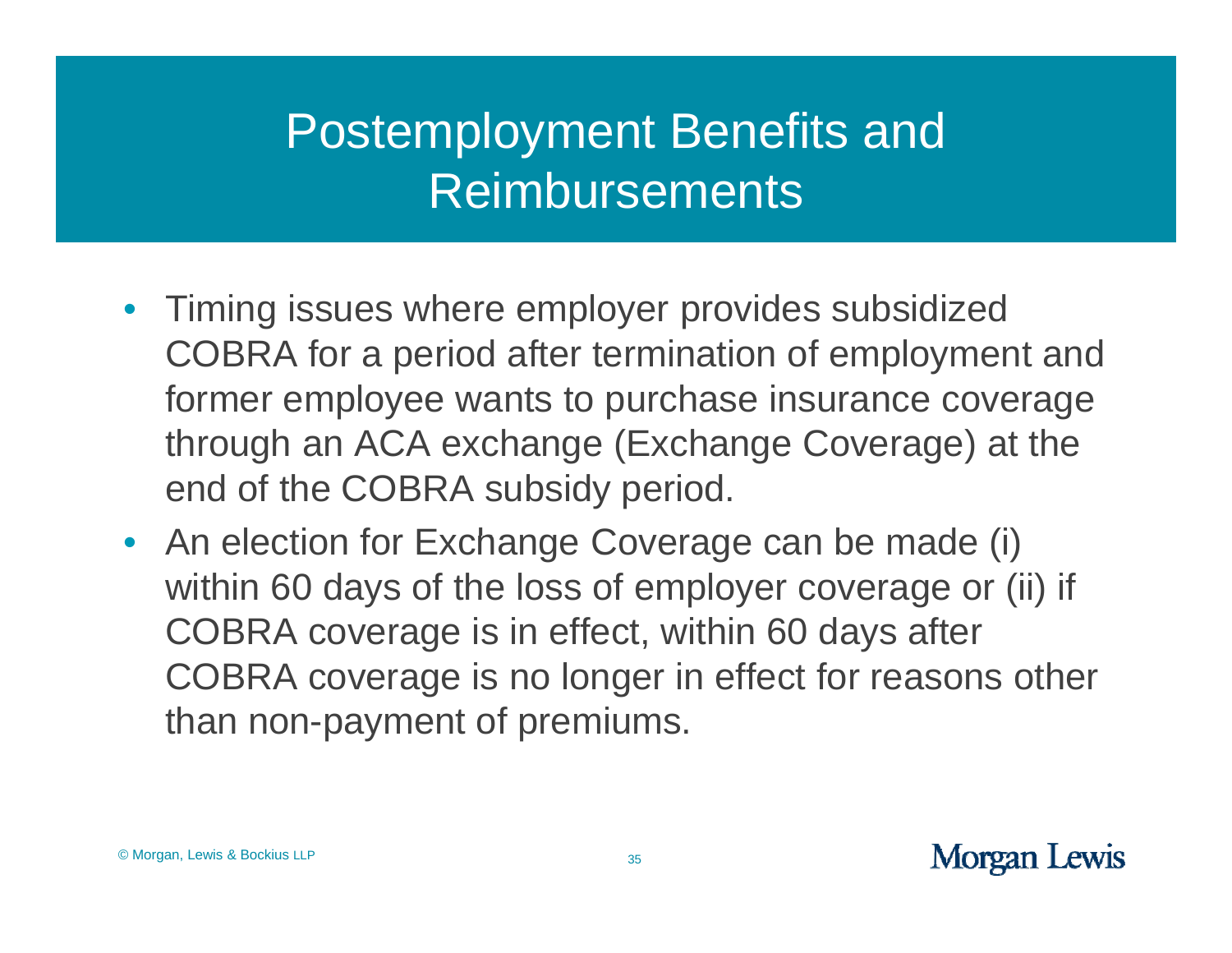• An employee who does not elect Exchange Coverage within 60 days of the loss of employer coverage because he has subsidized COBRA coverage may find himself having to pay for COBRA coverage from the end of the subsidy period until the next open window for Exchange Coverage.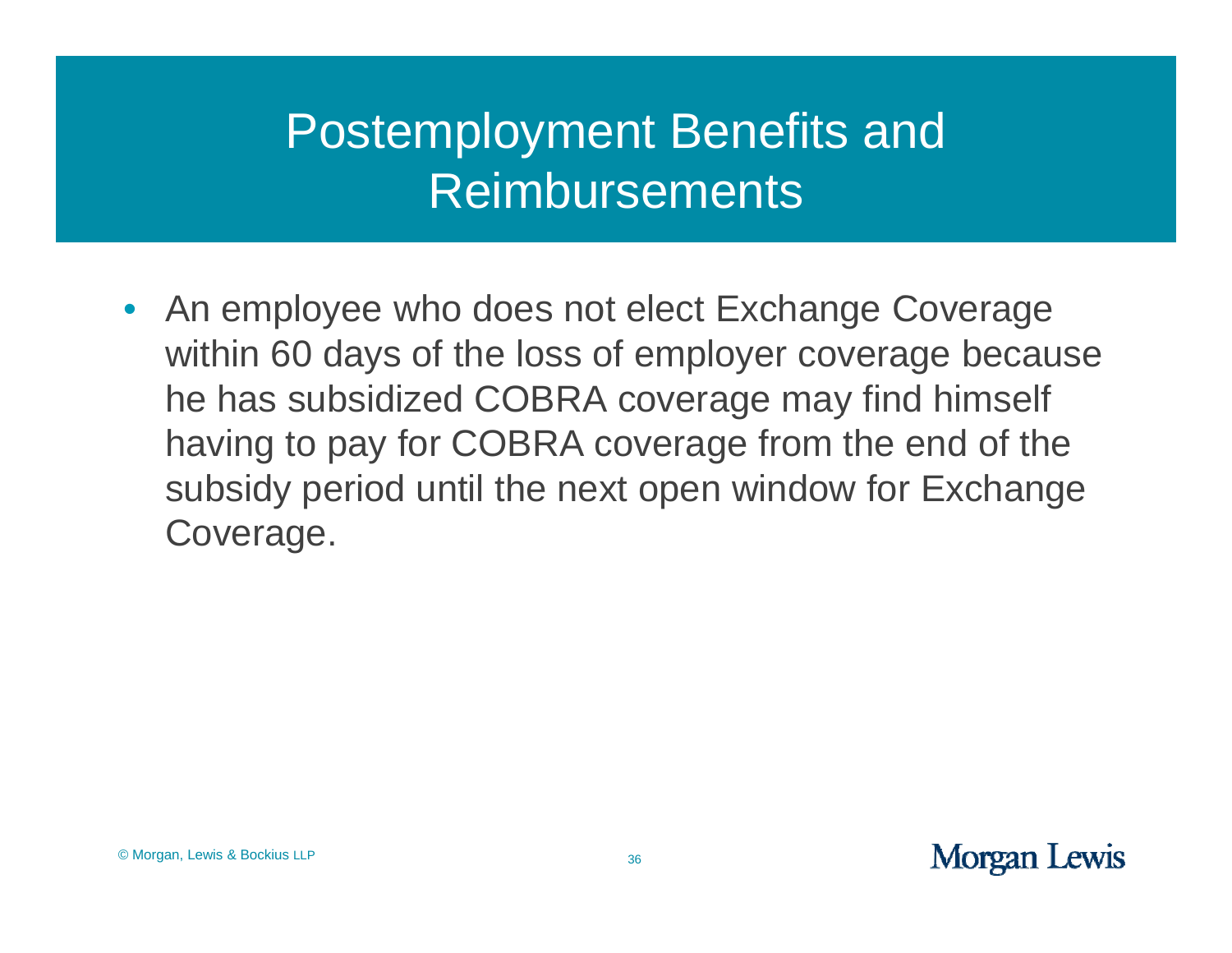- $\bullet$  Example: Assume that <sup>a</sup> severance plan provides subsidized COBRA coverage for six months post-employment, and an employee's employment is terminated in October 2014. For Exchange Coverage starting in 2015, it is anticipated that the proposed open enrollment window will be November 15, 2014– February 15, 2015.
	- The former employee will not be able to elect Exchange Coverage at the end of the six-month subsidized COBRA period (April 2015) and, instead, will have to wait for the next annual enrollment window, or the date on which his COBRA coverage ends, to elect Exchange Coverage.
	- The employee could drop subsidized COBRA coverage early and elect Exchange Coverage during the open window for 2015 Exchange Coverage, but he would need to understand the interplay between the Exchange Coverage rules and COBRA rules to know to do that.

© Morgan, Lewis & Bockius LLP

**Morgan Lewis**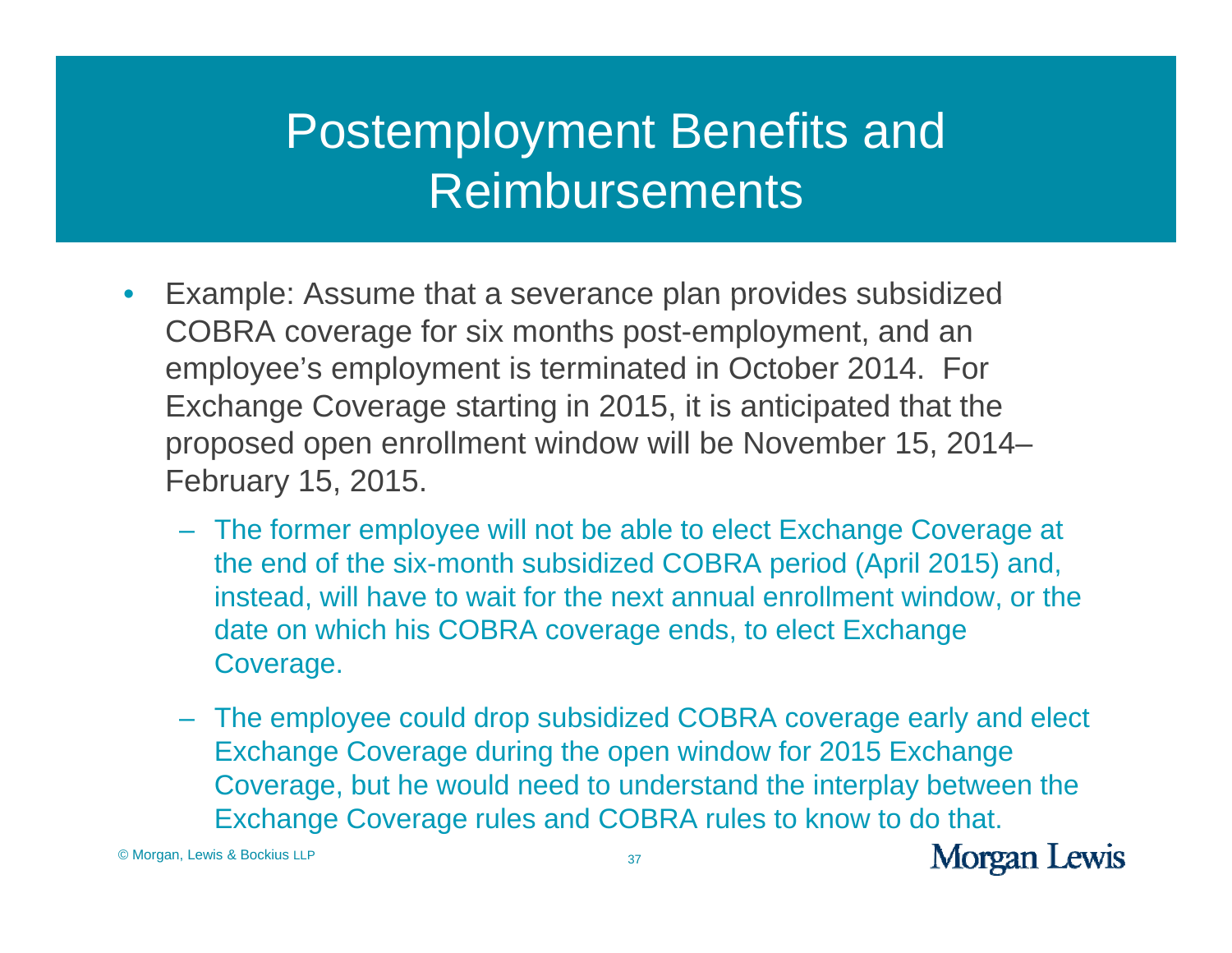- $\bullet$ • Employers may want to review their treatment of posttermination continuation coverage, think about how it could affect eligibility to enroll in Exchange Coverage, and review communications to help terminating employees understand these rules.
- $\bullet$  Employers may also consider providing a lump-sum payment or monthly payments to terminating employees as part of the severance package, instead of subsidizing or reimbursing COBRA coverage.
	- Before changing the form of payment in an existing arrangement, the implications under Section 409A should be considered.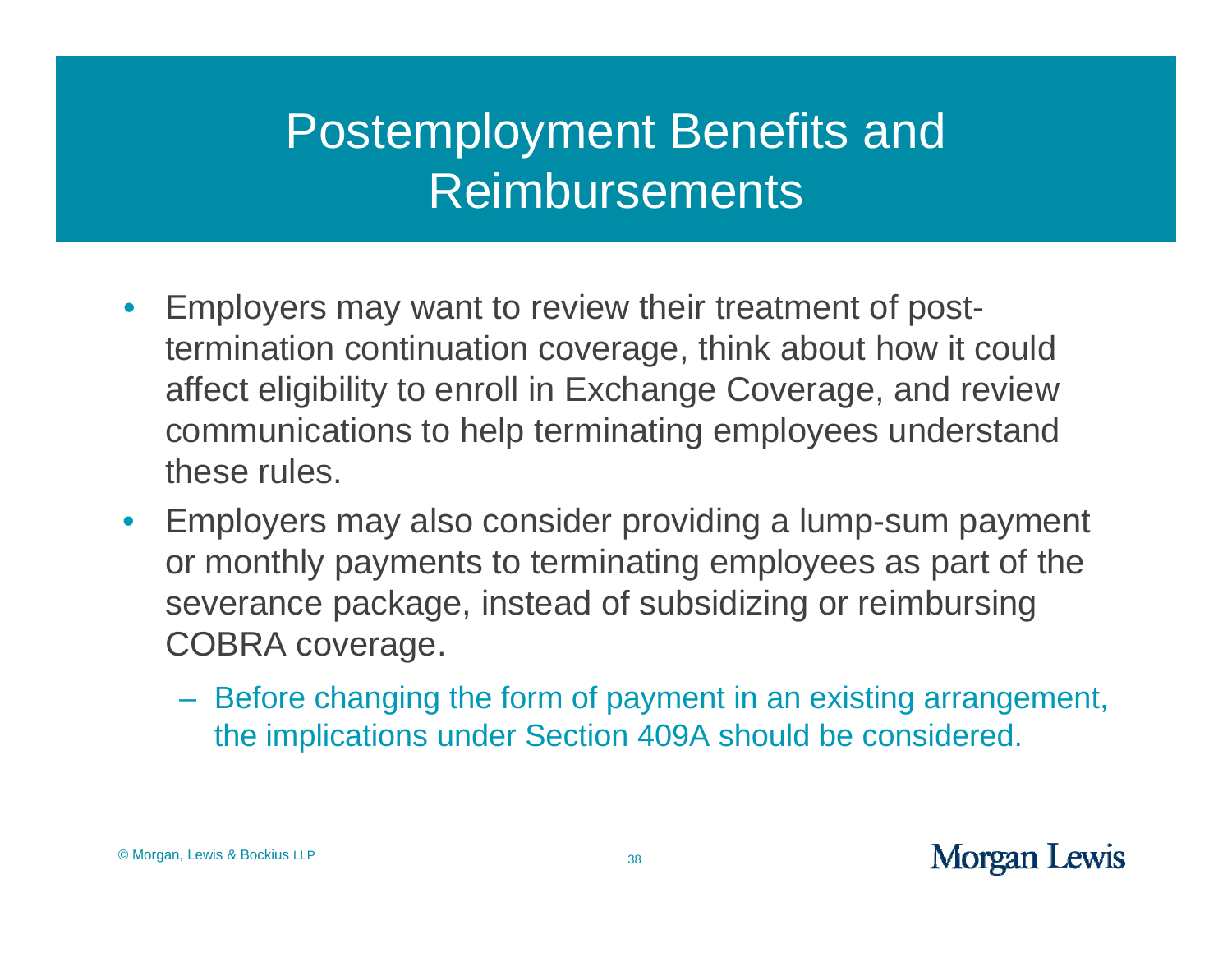## Coordination of Severance Agreement with Other Benefit Plans

- $\bullet$ Health plan
	- If benefits continue past COBRA period, make sure the insurance policy or stop loss coverage covers the former employee
- Life and disability insurance
	- Group LTD coverage usually cannot continue after termination of employment
	- Group life insurance usually cannot continue after termination without special arrangements with insurer
	- Providing cash in lieu of continued coverage is preferable for employer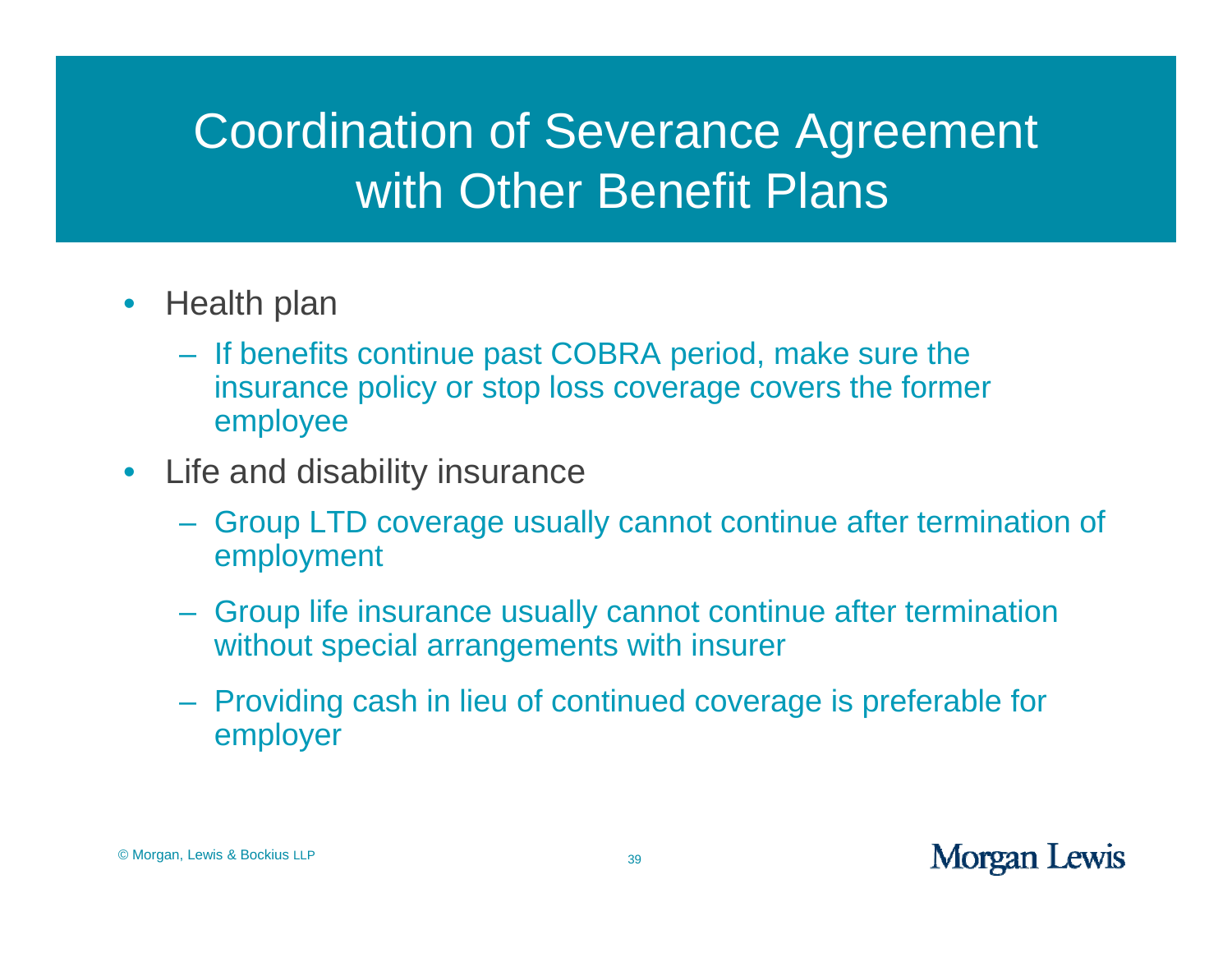## Coordination of Severance Agreement with Other Benefit Plans

- Section 401(k) plan
	- Coverage ends at termination date
	- Salary deferral contributions cannot be made from severance pay paid after termination of employment
- Nonqualified deferred compensation plans
	- Six-month delay for key employees of a public company under Section 409A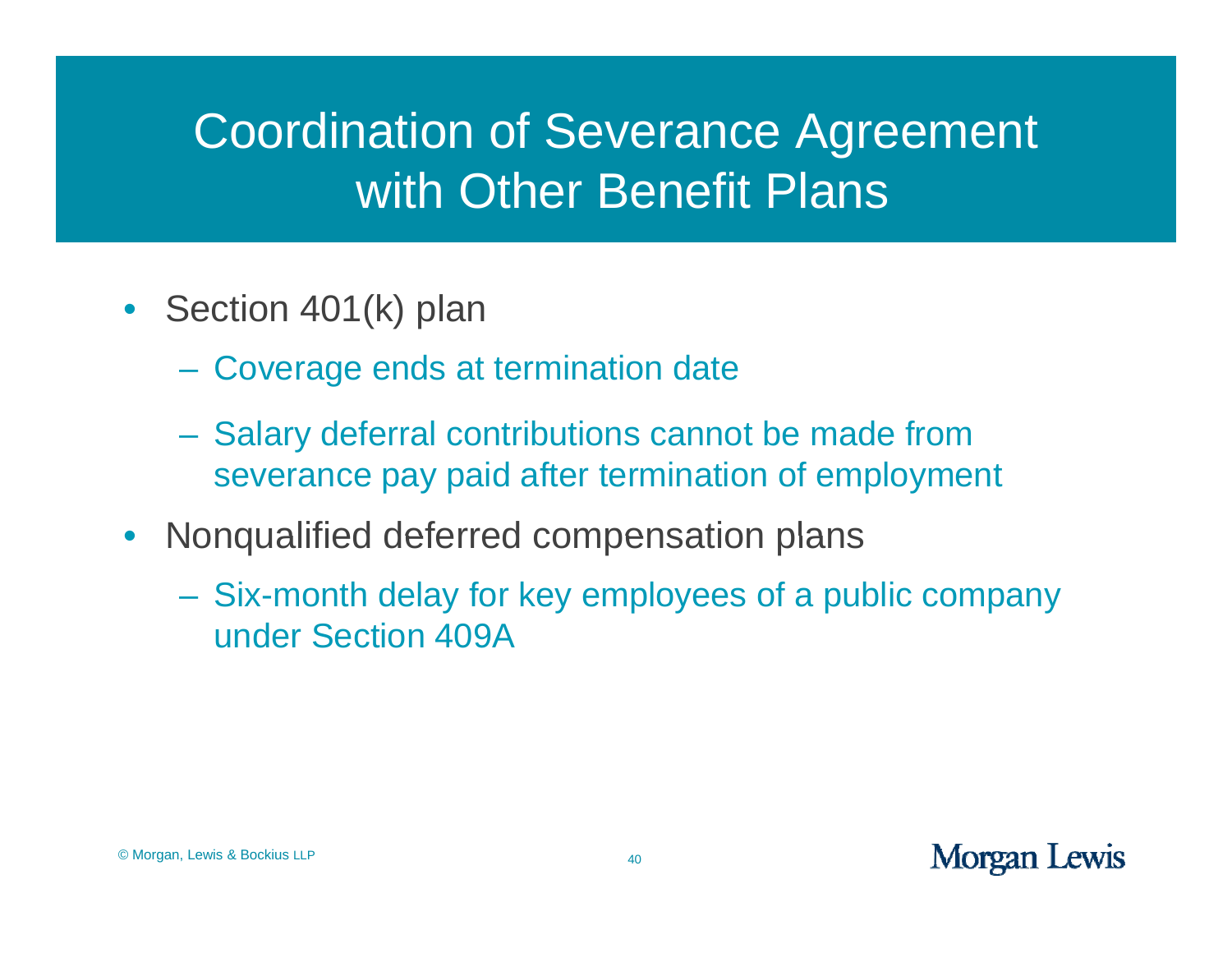## Coordination of Severance Agreement with Other Benefit Plans

- Equity plan
	- Vested stock options can usually be exercised for a limited period of time after termination of employment
	- Check terms of restricted stock, restricted stock units, and performance share units
- Separation from service rules for health, Section 401(k), and equity plans are usually different from the Section 409A separation from service rules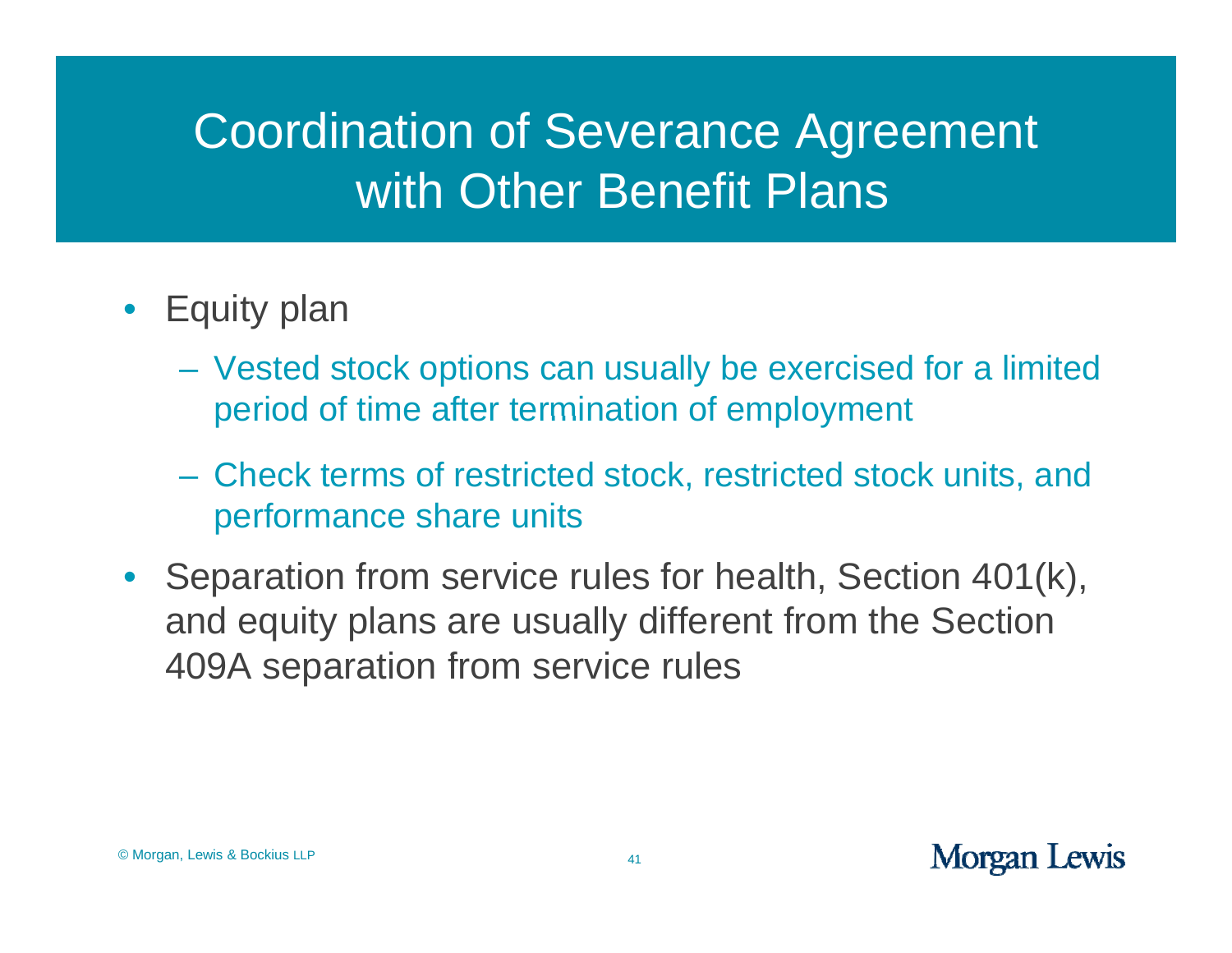- $\bullet$ • Age Discrimination in Employment Act (ADEA), as amended by the Older Worker Benefit Protection Act (OWBPA)
	- Requires the inclusion of certain provisions to waive age-discrimination claims to validly waive an age claim
	- The failure to include each provision can be fatal to the release
		- *Knowin g y and voluntary waiver:*
			- Written in a manner calculated to be understood by the individual
			- References rights under ADEA
			- Waiver excludes claims arising after the date of execution
			- Waive rights or claims only exchange for consideration in addition to that to which the individual is entitled
			- Individual is advised to consult with an attorney before execution
			- 21 days to consider; 7 days to revoke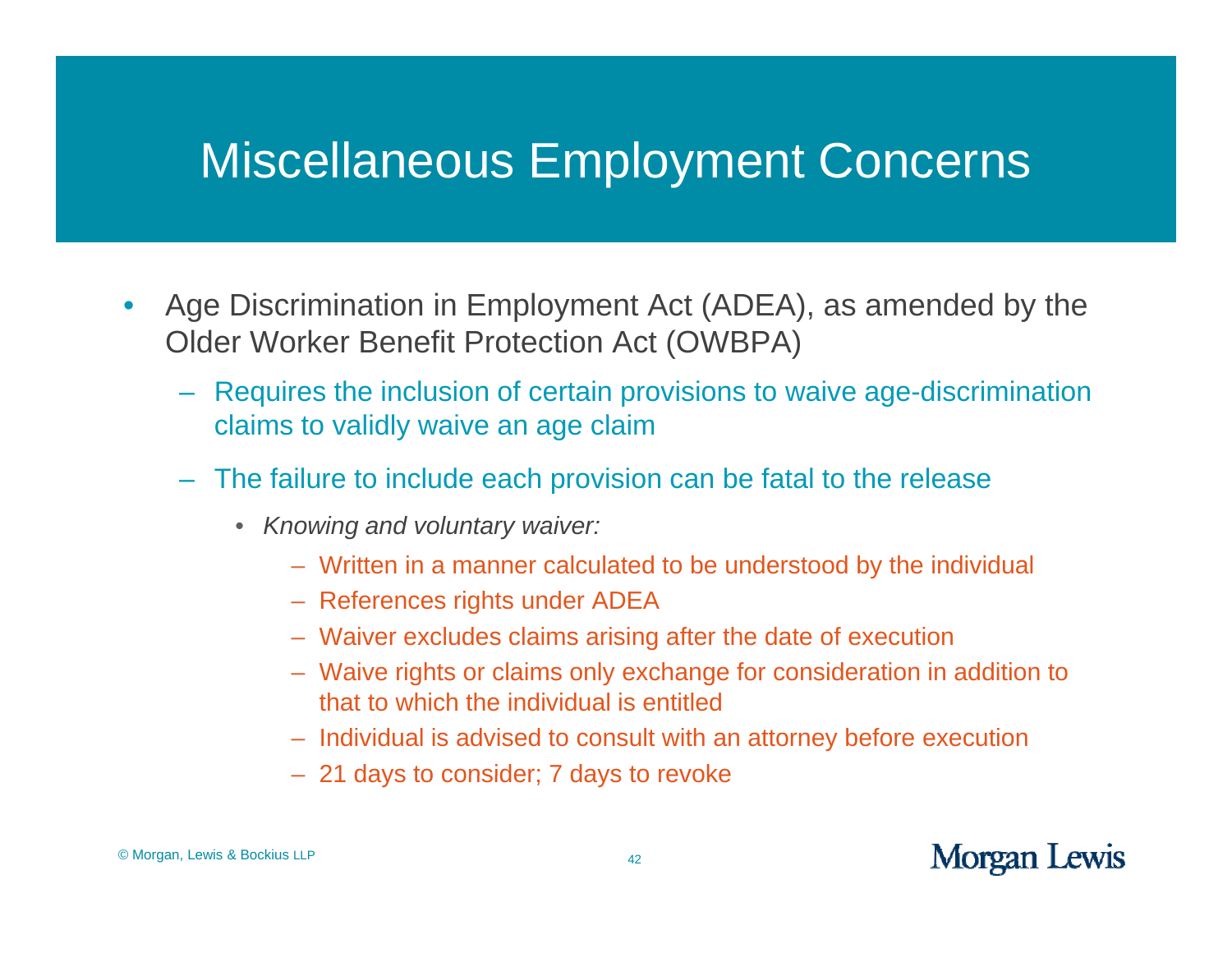- $\bullet$ • Age Discrimination in Employment Act (ADEA), as amended by the Older Worker Benefit Protection Act (OWBPA)
	- If the waiver is in connection with an exit incentive or other employment termination program, then:
		- *45 days to consider; 7 days to revoke; and*
		- *Must include a gp p rou data report that identifies:*
			- Class, unit, or group of individuals covered by such program
			- Eligibility factors for such program
			- $-$  Time limits applicable to such program
			- Job titles and ages of all individuals eligible or selected for the program
			- A ges of all individuals in same job classification or g j organizational unit not eligible or selected for the program

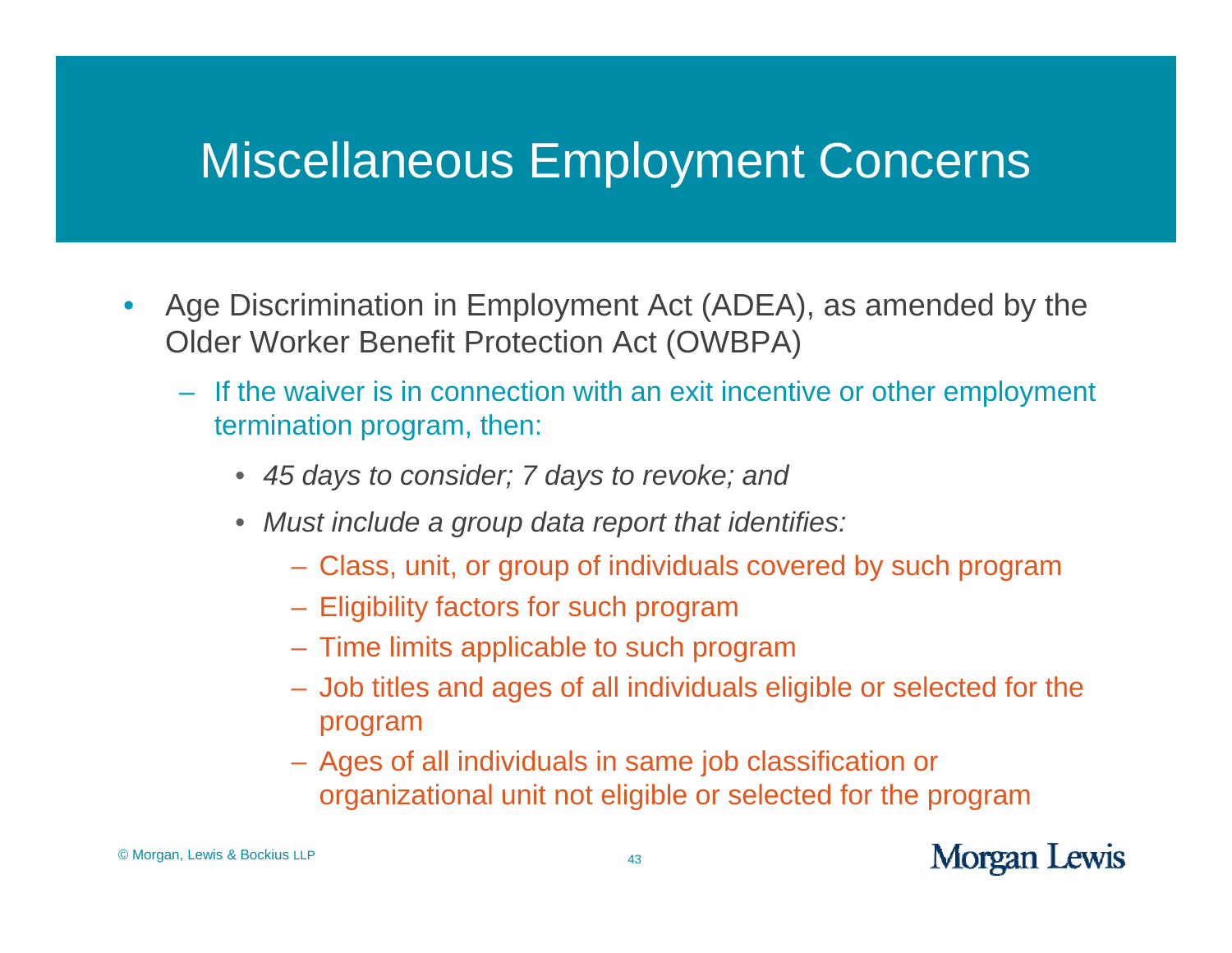- $\bullet$ • Claims That Cannot Be Waived as a Matter of Law:
	- State unemployment compensation claims
	- State workers' compensation claims
	- Certain whistleblower claims
	- Claims for vested benefits under ERISA
	- Wage and hour claims (e.g., FLSA)
	- FMLA claims
	- NLRA claims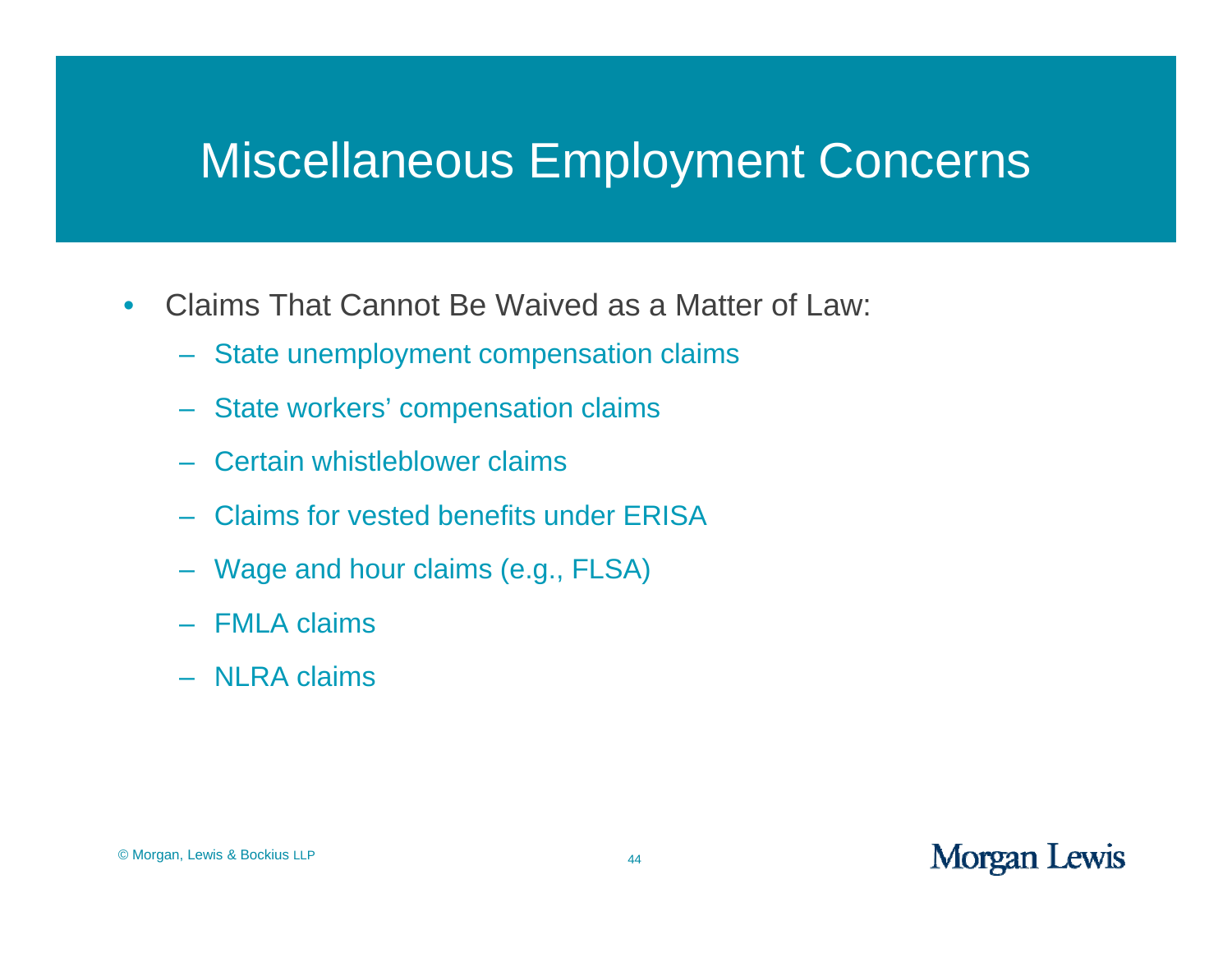- Improper Drafting Can Lead to Potential Litigation, Including:
	- $\bullet$ *Breach of Contract Claims*
	- *Failure to Comply with the ADEA/OWBPA*
	- *Retaliation – EEOC's Perspective*
	- $\bullet$ *Interference with Rights Under the EEOC or NLRA*
	- *Failure to Obtain Court or Government Approval*
		- FLSA, state wage and hour claims
		- Workers' compensation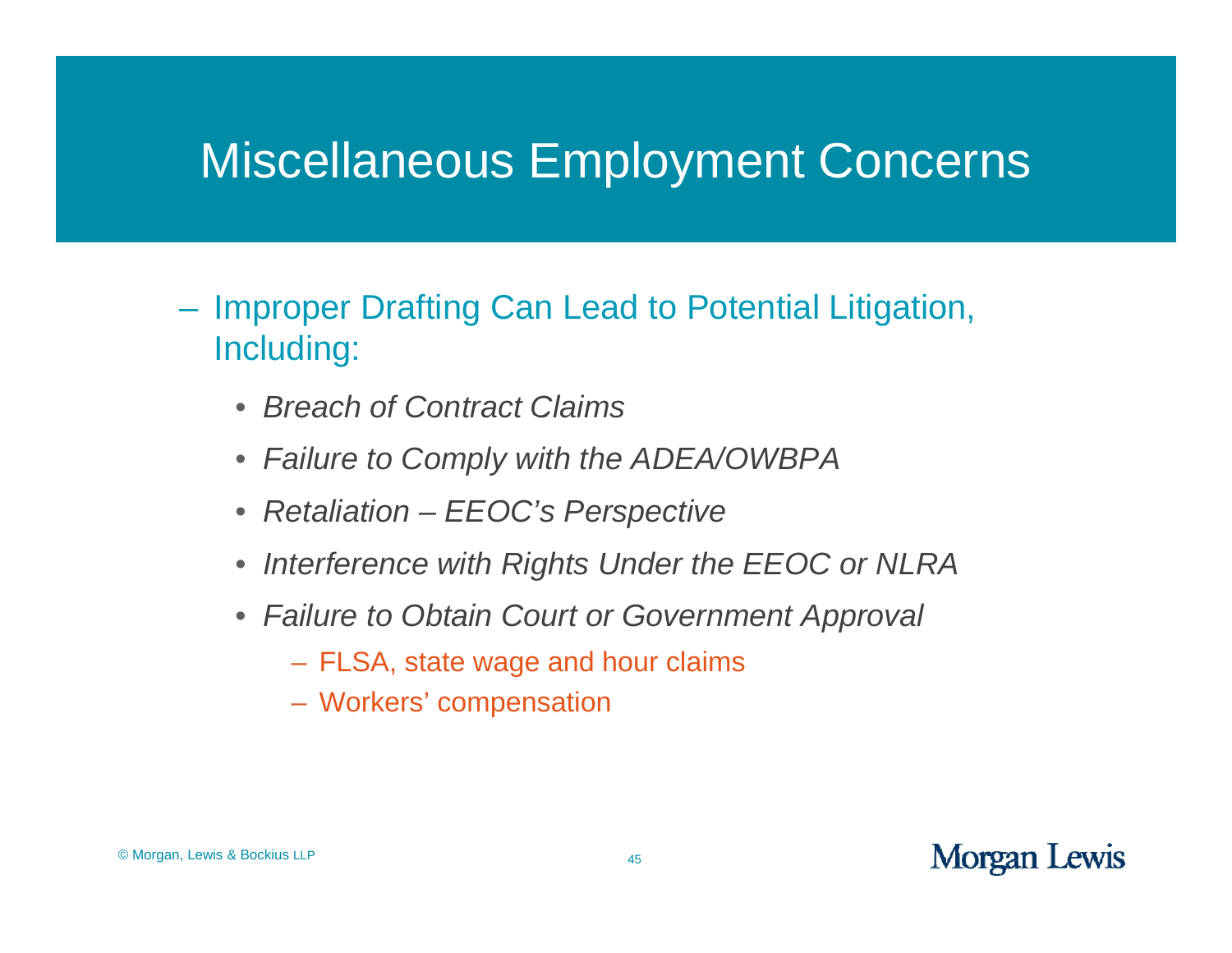- $\bullet$  $\bullet$  EEOC is Targeting Release Agreements That May "Chill" the Exercise of Protected Activity
	- *EEOC v. CVS (N.D. Ill. 2014)*
		- *EEOC is challenging employer's use of release agreements that condition the payment of severance benefits on the waiver of certain protected rights, including:*
			- The ability to bring <sup>a</sup> charge before the EEOC
			- The ability to cooperate with an EEOC investigation
			- The ability to communicate with the EEOC
	- The EEOC's position is troubling, because the release being challenged is similar to releases used by many employers.
	- Employers should ensure they have appropriate language in their releases that clearly preserves the individual's right to engage in protected activity.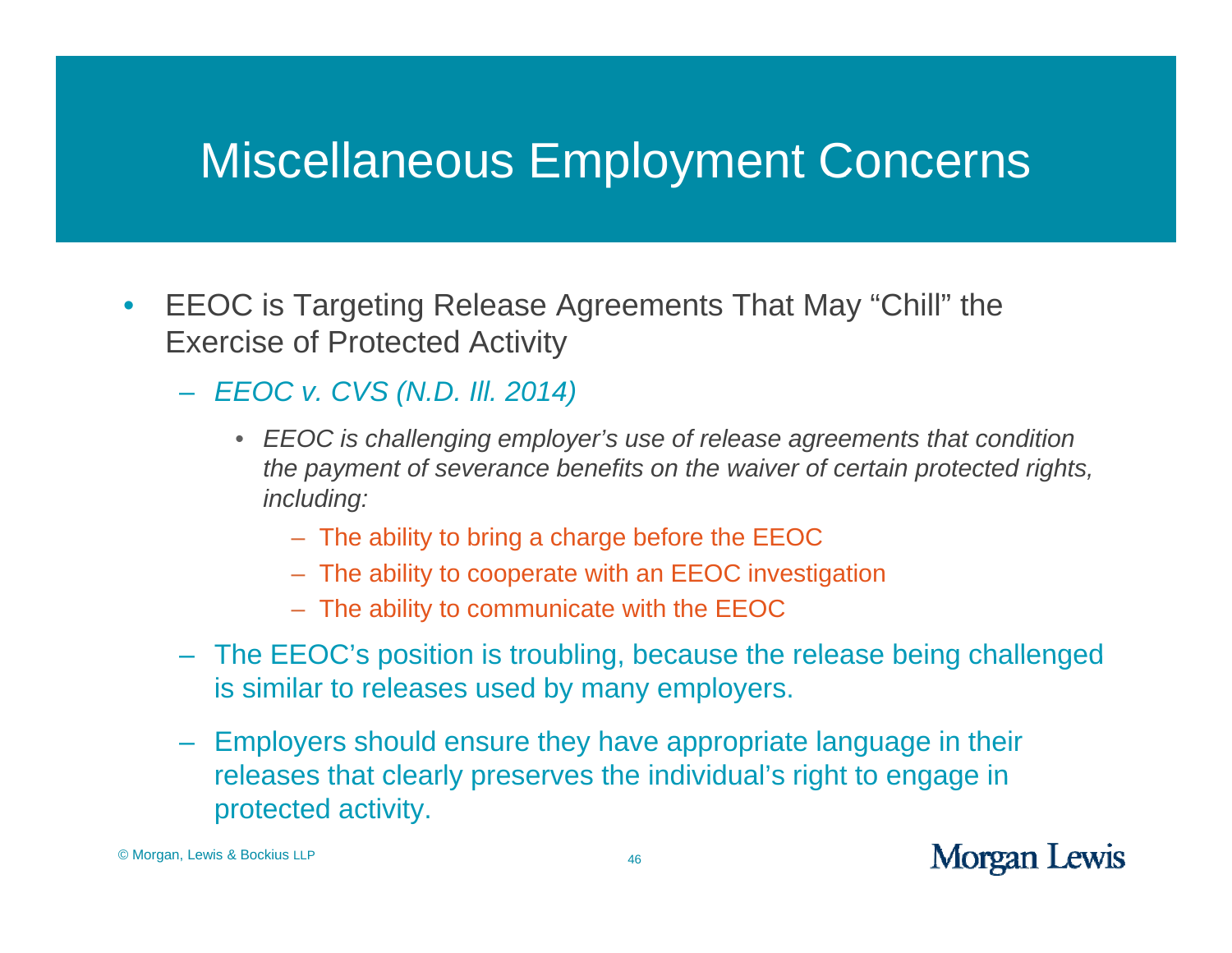

# Questions?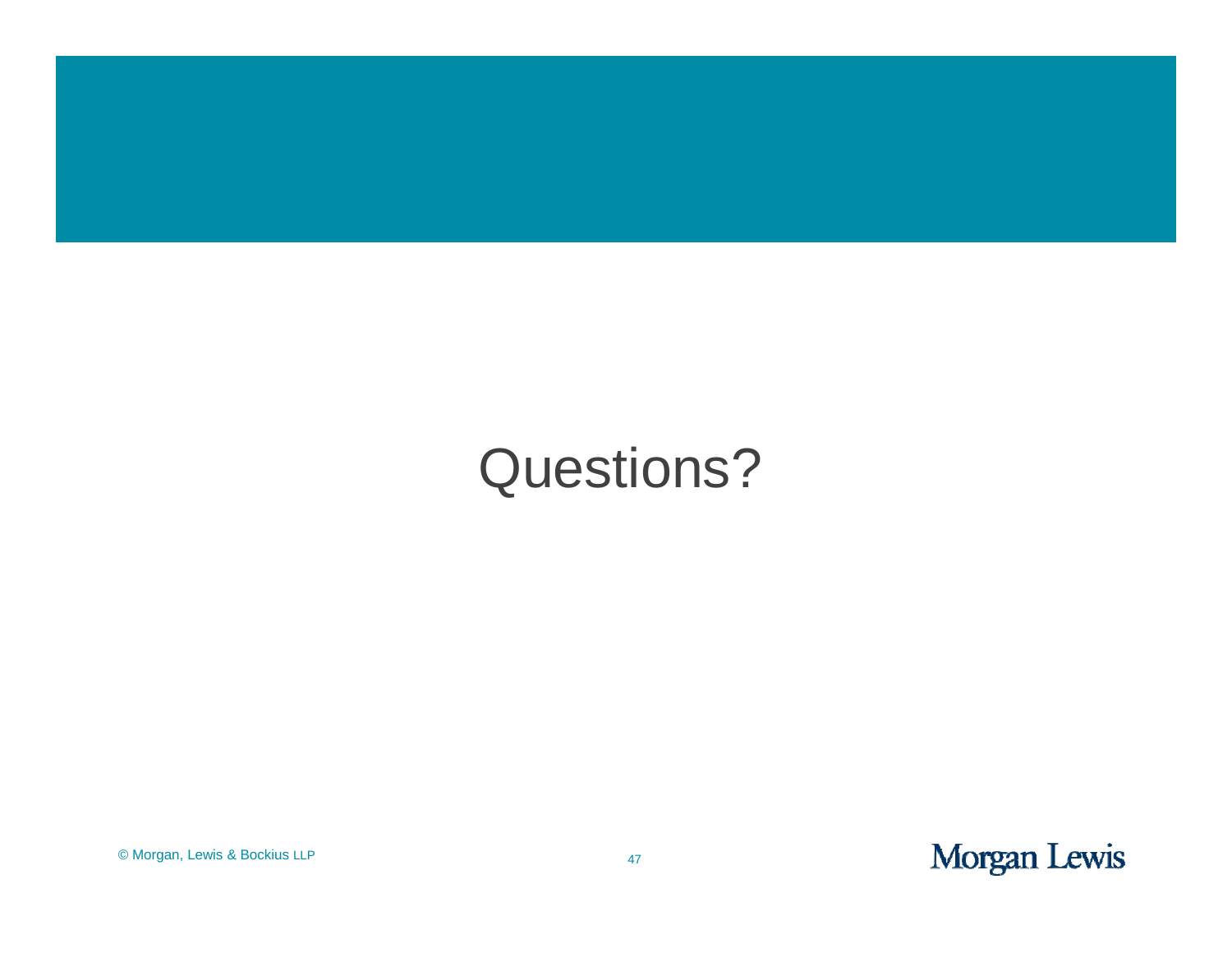#### Presenters

#### **Th F H k Thomas F. Hurka**

Partner, Chicago 312.324.1735 thurka@morganlewis.com

#### **Mims Maynard Zabriskie**

Partner, Philadelphia 215.963.5036 mzabriskie@morganlewis.com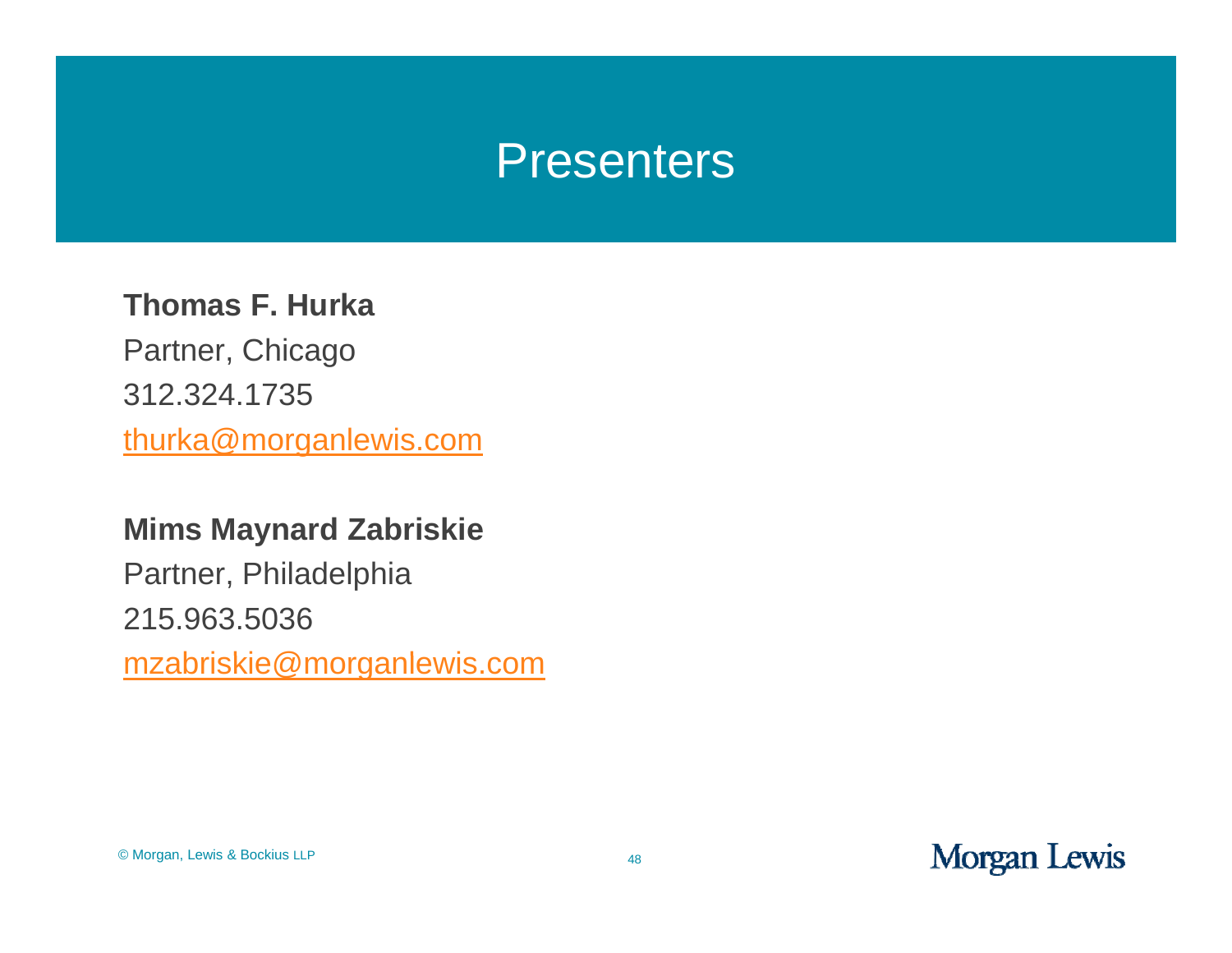## DISCLAIMER

 $\bullet$ This material is provided as a general informational service to clients and friends of Morgan, Lewis & Bockius LLP. It should not be construed as, and does not constitute, legal advice on any specific matter, nor does this message create an attorney-client relationship. These materials may be considered Attorney Advertising in some states. Please note that the prior results discussed in the material do not guarantee similar outcomes. Links provided from outside sources are subject to expiration or change. © 2014 Morgan, Lewis & Bockius LLP. All Rights Reserved.